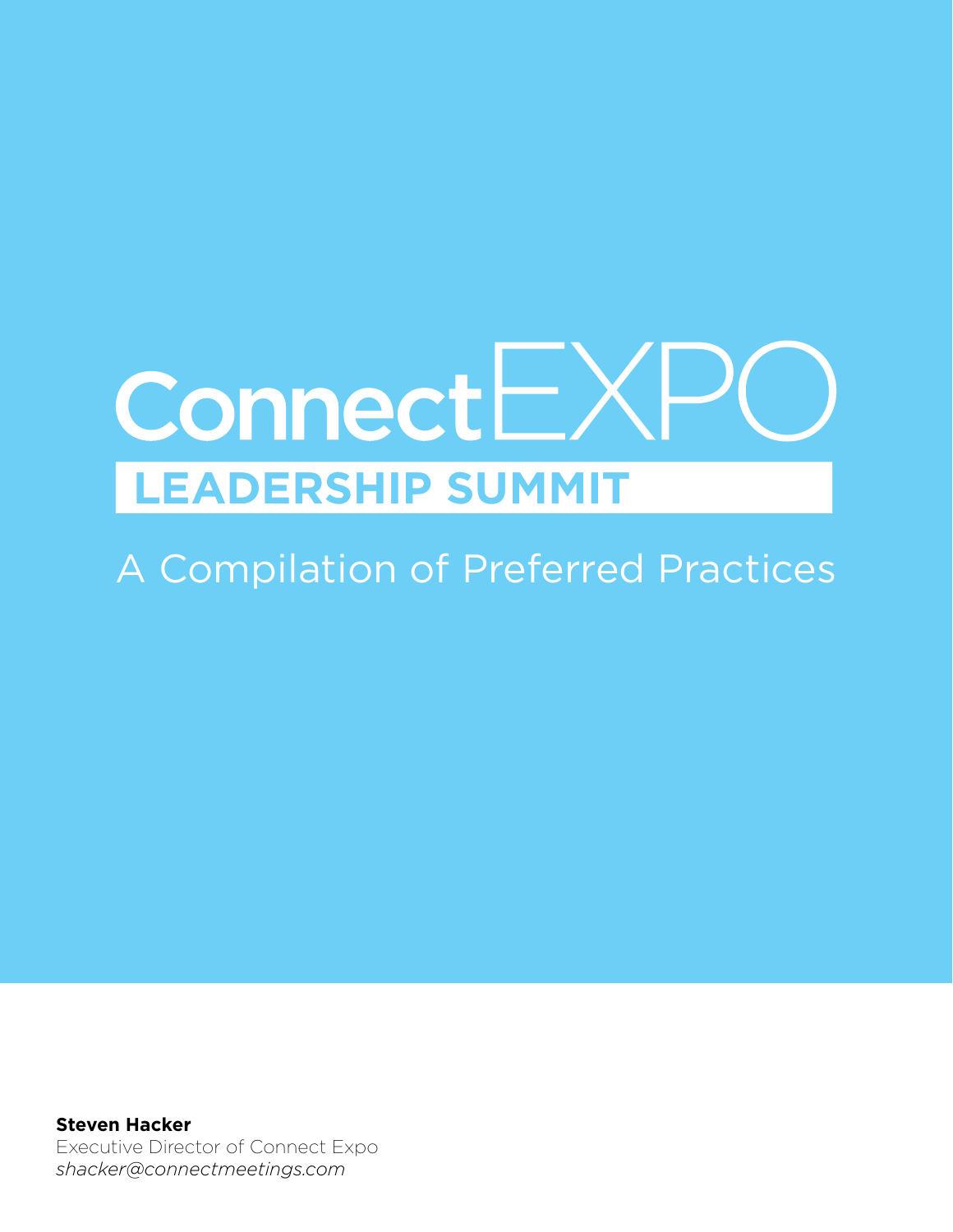# PREFERRED PRACTICES



#### *Submitted by Aaron Bludworth*

Fern is known for highly personalized services for both show organizers and exhibitors; our level of service has always been the key differentiator between us and our competitors. However, reality demands that some exhibitors get a disproportionate amount of resources dedicated to them in the delivery of services, especially pre-show. Typically, service providers give the exhibitors who spend the most, or have the potential to spend the most, the most attention. Fern gives these exhibitors a premium level of attention BUT also applies a "white glove" experience to the first-time exhibitors who are often utilizing the smallest spaces and due to the nature of their businesses (startups, very small, etc.) are unlikely to produce high levels of revenue, if any, for Fern. In its simplest description, though more complex in application and managed through technology, the "top" 10% of exhibitors and the "bottom" 10% of exhibitors on a given show get proactive direct personal interaction before the other 80%. The objective is ensuring that the top 10% receive the premium service warranted by their extensive spending with Fern and the show organizer to address their more complex needs, AND that the bottom 10% have as smooth of experience as possible, aren't confused by the unique trade show model or ordering processes, can focus on their sales efforts, and are more likely to return as an exhibitor on the specific show and engage with exhibitions in general.

Fern's OneView™ exhibitor ordering platform is also designed to lead the first-time or otherwise less experienced exhibitor through a slower and more deliberate preparation process than it is for large experienced exhibitors whose orders are often being placed by professional exhibit managers and third-party providers. OneView takes exhibitors through a guided process based on exhibitors needs and complexities much like TurboTax does online or as TSA does with the "experienced traveler" and "frequent traveler" lines.



### **Meeting and Event Management Issues**

#### *Submitted by Ric Camacho*

Digital technology is an increasingly important strategic element in the event manager's quiver. Show managers need to have a group focused on these issues from front-of-house tech such as registration to show floor service technology and IoT and increasingly data management and generation of business insights from such data. Not having this capability and using it strategically will become a liability.

Data and privacy issues will increasingly become an issue as more IoT is deployed at shows. The patchwork of technology service providers and how they meet regulatory expectations are a headache for show managers.

Mobile-based event technology is insufficiently funded to support true innovation and to support the demands of show managers and associations. It should be used to engage our audiences beyond show days.

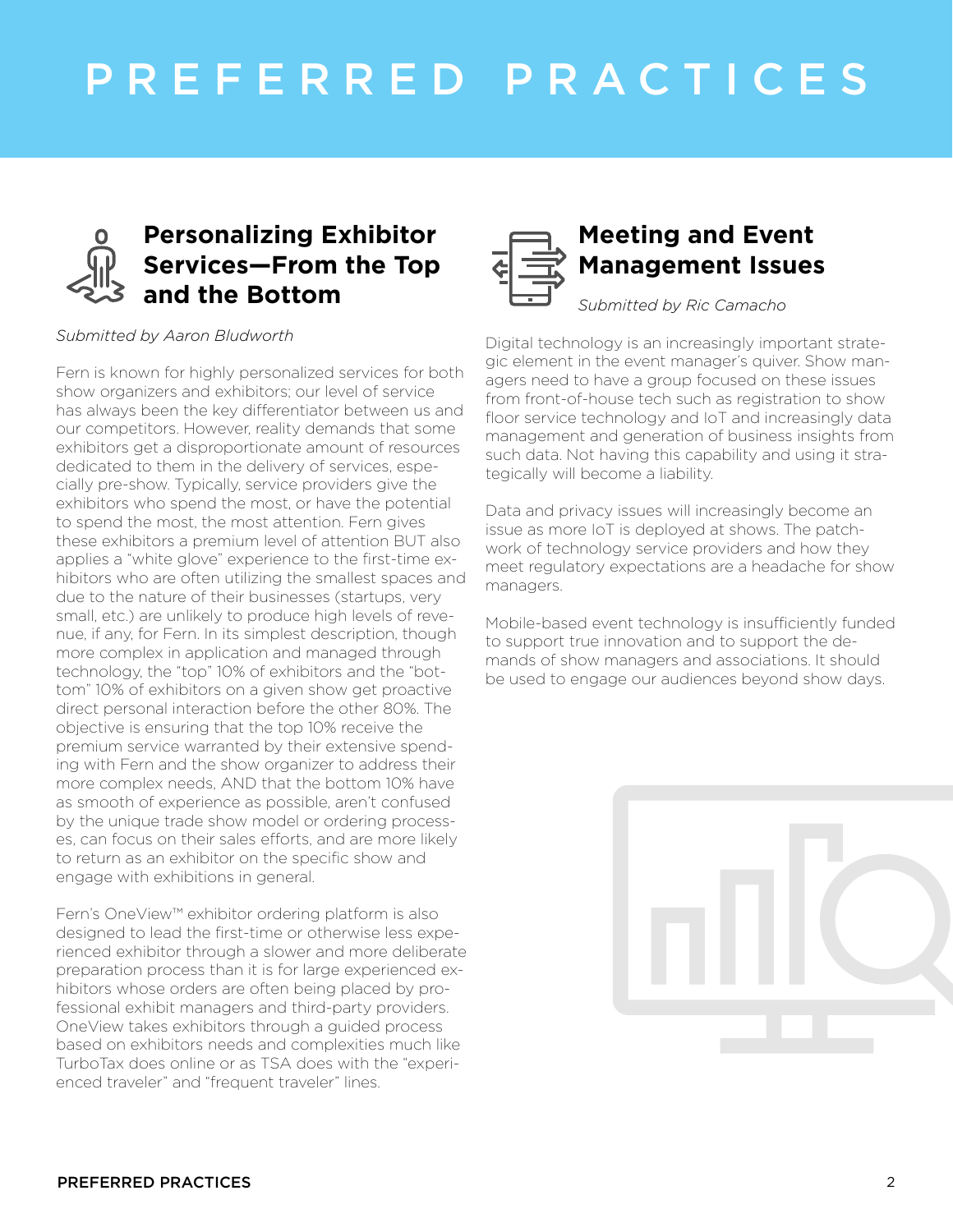

### **Room Night Metrics**

### *Submitted by Mark White*

For many years and like practically every other DMO, Visit Salt Lake's primary performance metric was the number of contracted room nights associated with conventions, meetings and tradeshows by our organization. At the time, this approach was sound and reasonably accurate because most attendees stayed in the official room block.

However, as alternative accommodation options became readily available via Travelocity, Orbitz, etc., an ever-increasing number of city-wide convention attendees chose to stay outside the block. The event planners, DMOs and contracted hotels all tried various carrot and stick approaches to coax attendees into the official room block, but the trend was irreversible. Visit Salt Lake faced a dilemma; to continue underreporting only the room nights associated with citywide events that occurred in the official block, or develop a method to report all room nights-- whether they'd be consumed inside or outside the block.

We determined three components determine the total number of room nights a convention or tradeshow would generate: the number of attendees, their length of stay, and their likelihood of sharing a hotel room. We then built a model dubbed the Attendance-Based Room Night Calculator which the VSL management and sales staff can easily use. It took approximately two years of discussion with Visit Salt Lake's Convention Committee and Executive Committee to

ensure they understood the issue, and fully supported our proposed methodology. Before converting completely to the Attendance-Based Room Night Calculator, we ran it side by side for one year along the tradition method to give further assurances that our methodology was sound.

The number of attendees associated with an event is fairly easy to determine. We use the most recent three year average. The attendees' length of stay is also fairly easy to determine. For that, we look at the group's bell shaped hotel use pattern. We'll see for example, 10% of the attendees arrive on day one, 30% on day two, and 100% on days three / four, etc.

Ascertaining attendees' likelihood to share a hotel room was a bit more complex. Anecdotally, we know a high end health/medical convention will have primarily single occupy, whereas a youth athletic event may have four occupants in a room. Fortunately, we have contracted with the University of Utah's Bureau of Economic Business Research (now called the Kem C. Gardner Policy Institute) to conduct five-ten attendee intercept surveys every year since 1988. The surveys discovered among other things, the number of attendees who shared a hotel room. Over the years, there was a remarkably consistent rate of room-sharing within each market segment.

An example of our Attendance-Based Room Night Calculator is pictured so you can see our process in action. By doing so, you'll have a reasonably good understanding of how we calculate room nights based on each group's attendance.

| <b>The Amazing Tradeshow</b>                   |       | (Do not enter attendance here) |       |       | 3 Year Average Attendance:<br>Fill in attendance here) | 6,500<br>7,100 | Year 1<br>Year 2 |
|------------------------------------------------|-------|--------------------------------|-------|-------|--------------------------------------------------------|----------------|------------------|
| <b>Number of Attendees (3 YEAR AVERAGE):</b>   | 6,817 |                                |       |       |                                                        | 6,850          | Year 3           |
|                                                | Day 1 | Day 2                          | Day 3 | Day 4 | Day 5                                                  | Day 6          | Day 7            |
| Arrival/Departure Pattern (% of Peak):         | 5%    | 10%                            | 78%   | 100%  | 100%                                                   | 32%            | 5%               |
| Attendance per Day:                            | 341   | 682                            | 5,317 | 6,817 | 6,817                                                  | 2,181          | 341              |
| <b>Projected Night-by-Night Room Block:</b>    | 189   | 379                            | 2,953 | 3,786 | 3,786                                                  | 1,211          | 189              |
| Salt Palace Meeting Space Days:                |       | 8                              |       |       |                                                        |                |                  |
| <b>Decision Date:</b>                          |       | 7/30,2019                      |       |       |                                                        |                |                  |
| First Day of Meeting:                          |       | 8/15/2024                      |       |       |                                                        |                |                  |
| <b>Salt Palace Demand Score:</b>               |       | High Demand (June 1-Nov. 1)    |       |       |                                                        |                |                  |
| Market Segment:                                |       | Trade Shows and Expositions    |       |       |                                                        |                |                  |
| <b>Total Attendee Days:</b>                    |       | 22,495                         |       |       |                                                        |                |                  |
| Market Segment's Propensity to Share a Room:   |       | 44.5%                          |       |       |                                                        |                |                  |
| <b>Attendance-Based Room Night Projection:</b> |       | 12,492                         |       |       |                                                        |                |                  |
|                                                |       |                                |       |       |                                                        |                |                  |
| <b>SPCC Days:</b>                              |       | 8                              |       |       |                                                        |                |                  |
| Projected Room Nights/SPCC Day:                |       | 1,562                          |       |       |                                                        |                |                  |
| Score (RN/SPCC Day):                           |       | 6                              |       |       |                                                        |                |                  |
|                                                |       |                                |       |       |                                                        |                |                  |
| <b>Number of Years Out:</b>                    | 5.0   |                                |       |       |                                                        |                |                  |
| Projected Room Nights/Year Out:                | 2,474 |                                |       |       |                                                        |                |                  |
| Score (RN/Years Out):                          |       | 4                              |       |       |                                                        |                |                  |
|                                                |       |                                |       |       |                                                        |                |                  |
| <b>Total Score:</b>                            |       | 10                             |       |       |                                                        |                |                  |
| <b>Minimum Required Total Score:</b>           |       | 10                             |       |       |                                                        |                |                  |
| Pass/No Pass:                                  |       | Pass                           |       |       |                                                        |                |                  |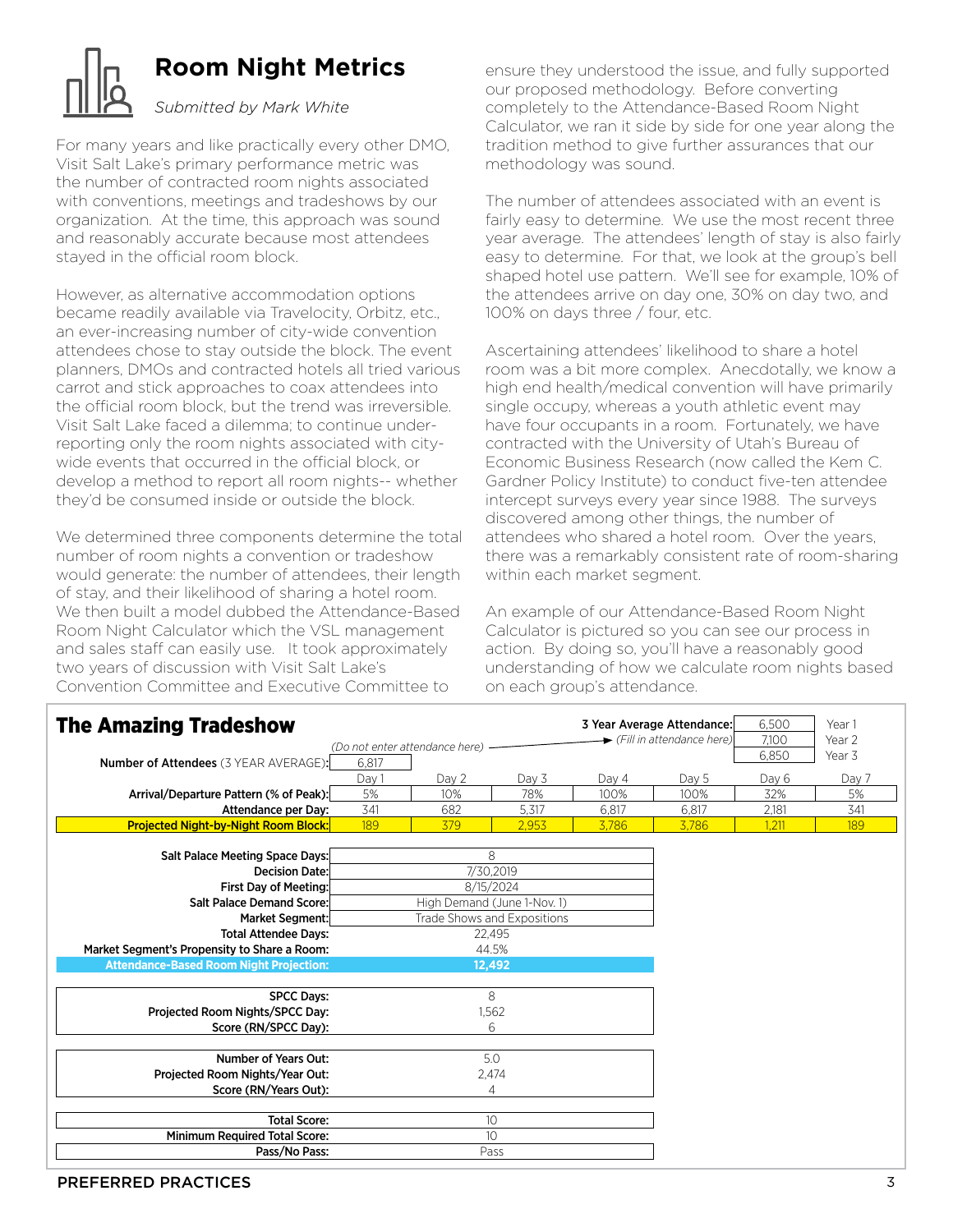

### **Various Best Practices For Our Trade Show and Association**

*Submitted by Kim Altoff*

#### New Exhibitor Success Program

Provide exhibitor concierge services personal touches, webinars for the successful show, social media tools to promote booth space, match making with key attendees.

#### Ways to Promote Engagement

Innovation Product Showcase – innovation is the number one reason to attend our show - we provide a means of showcasing innovated products an online platform for voting and then on-site innovated product showcase for innovation of the year award.

Education areas on show floor – education is the number two reason to attend the show – provide engaging educational areas per our member class for means of finding solutions – Solve for X, Solution Center.

#### Housing

Aim to fill our contracted blocks and provide added value – provide a complimentary bus pass for those that book inside the housing block, provide a priority point for those exhibitors that book inside the block.

#### Leadership Practices

To promote women in our industry, we have a women's leadership group ISSA Hygieia Network – provide a mentoring program for women in the industry to advance their careers and provide guidance and support and leadership.



### **Multi-Touch Sales Prospecting Nurturing**

*Submitted by Liz Irving*

- Post-Event: Show Recap; Website focused on Booth Inquiry and Sign-up
- Developing audience segmented communications, website landing pages by vertical
	- » Showcase relevant content
	- » Showcase who else (create some FOMO)
		- » Teaser with a CTA Form for more info § Form screens customer interest and customer profile
- Thank you for interest and content follow-up
- Sales Nurture Begins 3 7 Week Nurture Combo of both sales touches and marketing
	- » Email Series Nurture Storyteller, start big, go into strategic differentiators
	- » Watch Engagement Not engage, pull into different medium (social, retarget)
	- » Last Message Personal Ready to talk, pick the time that works set the appointment
- Goals for success: 2% website visitors to MQL; 13 MQL to Opportunities; 6% Opportunities to Closed WON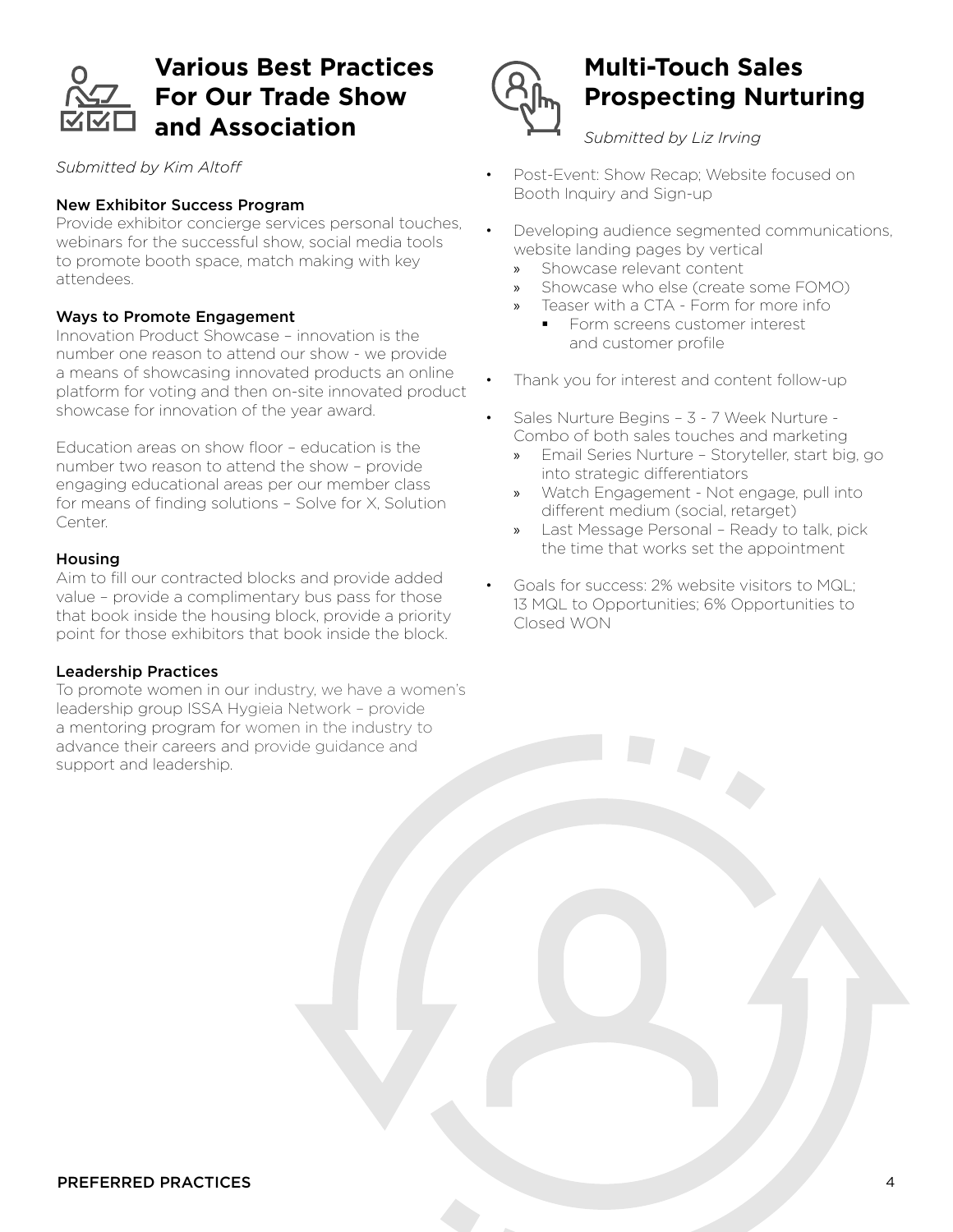

Recognizing the challenges presented by an aging workforce is a good first step taken by many industries. Creating a tangible, meaningful and repeatable program to address knowledge transfer, experiential training, transition and succession planning is quite another. In 2017, CS Week launched LeadNext, which partners with utilities to tackle these complexities in the customer service space.

LeadNext is a 12-13 month educational and networking program bookended by annual CS Week Conferences. As a niche venue, LeadNext is led and staffed by recently retired customer service/supporting information technology professionals, willing and qualified to share their operational experiences, beenthere-done-that insights and practical advice tuned to the utility industry.

#### Here's how LeadNext works:

• Company executives nominate coachable candidates capable of meeting the program's requirements and who will appreciate its value. Candidates may self-nominate. The nomination process is open from fall to spring annually.

LeadNext is limited to 14 participants, selected by the CS Week Board to reflect a wide range of utility types, size, diversity and demographics.

- Executive support includes registration and travel expenses for two week-long CS Week conferences in back to back years. In the first year, participants select and attend a CS Week College on Monday, a CS Week Synergy Group on Tuesday and Conference on Tuesday afternoon through Friday morning. In the second Conference, participants attend Executive Summit on Monday and Tuesday and Conference events and activities for the remainder of the week.
- Between Conferences, participants make two oneday utility site visits at large utilities and engage with their coaches for eight monthly webinars to discuss and expand their understanding of the customer experience and meter-to-cash life cycles. Webinars focus on analytics, billing and payments, credit and collections, contact center, digital customer engagement, field services and best management practices.
- LeadNext coaches, retirees from large, progressive utilities, are assigned on a oneto-one basis to participants, listening actively, mentoring towards outcomes and sharing their experience and time freely.

#### CS Week's recent 2019 conference in Phoenix, AZ saw the graduation of its second class. Listen to the testimony of two recent graduates:

*For companies that don't have moving up programs, LeadNext has proven to be a great investment that my utility made in me."*

*My classmates and I bonded as professionals and friends. The networking opportunities have allowed me to tap into their separate skills and bounce ideas off others in similar situations. I've captured their energy and boosted my confidence."*

Thanks in part to their LeadNext engagement, half of this year's 2019 graduating class have received job promotions or reassignments that included enhanced responsibilities at their respective utilities. For more information about LeadNext, visit csweek.org or contact me for a tri-fold brochure.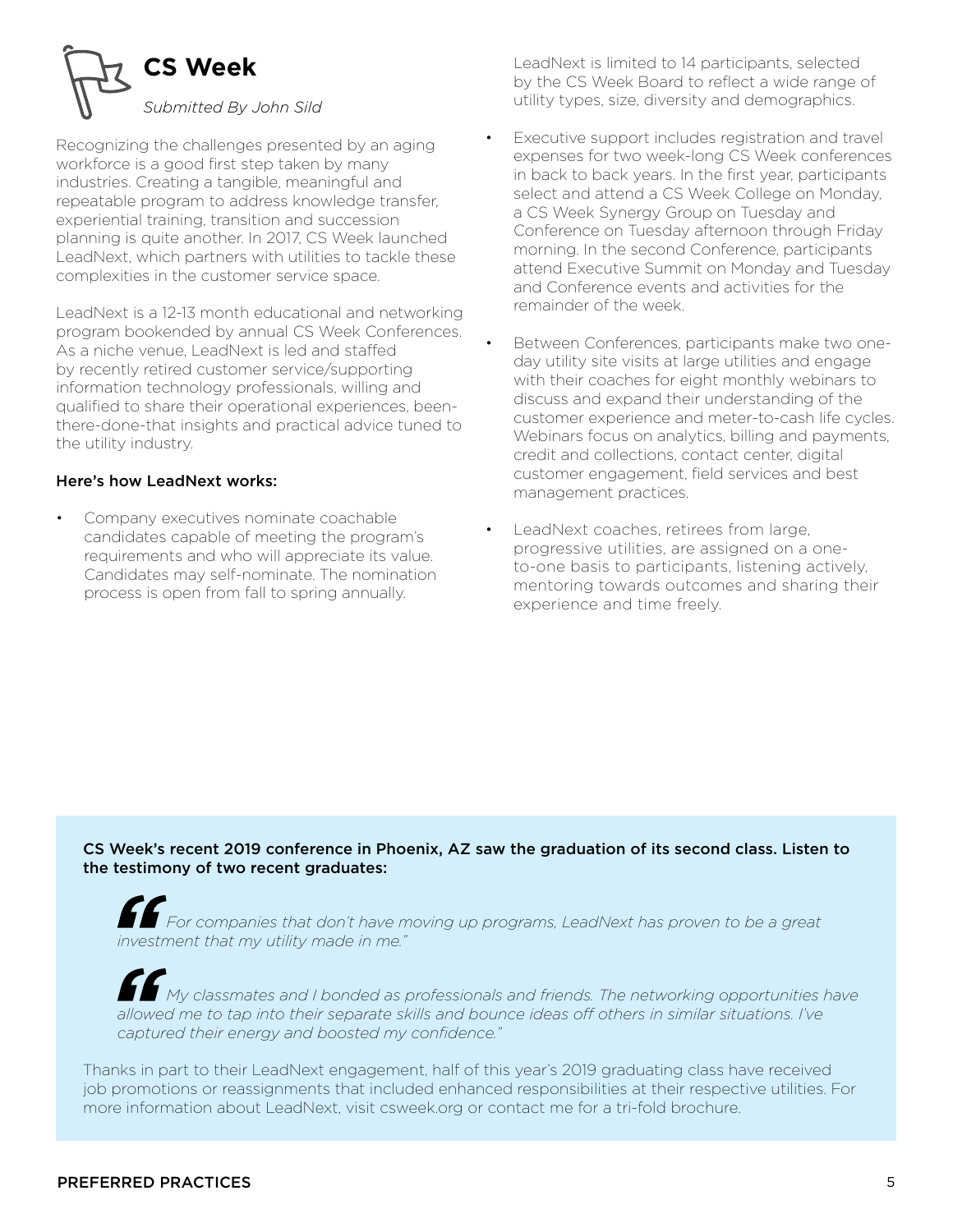

### **Emergency Preparedness**

### *Submitted by Mike Carrier*

The metro Oklahoma City area receives a significant amount of annual media coverage, as do many southern/southeastern US cities, regarding violent and destructive weather. Most people in the US have never heard of Moore, Oklahoma and would not know anything about it were it not known for having suffered through one of if not the most violent tornadoes to ever hit the USA. We are constantly amazed at the number of visitors – leisure as well as group – who arrive for their visit wanting to know if they will get to witness or even experience a tornado. We often check closely to see where these folks came from.

The more serious and challenging issue involves meeting and event organizers who plan to invest significant time and financial resources in presenting their events and need to do so with the minimum amount of undue but realistic concern for weather issues. Unfortunately our overall community has become too good at (A) responding to severe weather events, (B) preparing to respond to major crises as a result of our experience with the 1995 OKC bombing, and (C) recovery efforts for those events.

Working with the City and State Emergency Preparedness experts the hospitality industry has developed guidelines and practices to help allay the preconceived notions of the likelihood of severe weather, the reality of what actually happens when an event occurs, how to help calm the fears of visitors during tornado season and the coordination of services to respond quickly and efficiently without having to reinvent the wheel every year should a major event actually happen.

The "program" simply defines who is responsible for what should an emergency occur, who leads each aspect of the response, what steps can we take in advance of an event to properly advise visitors, meeting and event planners and our own residents as to what they should be paying attention to during "bad weather" times and making sure our industry is in tune with the needed services and protocol.



#### *Submitted by Lexi Miech*

Finding the balance between the client's needs, their contract with a venue outside of a hotel and the hotel's contract can be a tricky one especially at a hotel that has a large amount of convention space.

There is sometimes a challenge between hotel's contracting a large amount of guestrooms but none of their meeting space to a client that is hosting an expo in a convention center or event center. A great way to cultivate a relationship with this type of hotel can be to offer opening/closing reception, a flexible performance clause allowing the hotel to sell rooms that are not selling, encourage/advertise to vendors on hosting client events, private dinners, board meetings etc. at these specific hotels and asking the hotel to create a discount or package to encourage additional meeting space/food and beverage needs to be booked with them.

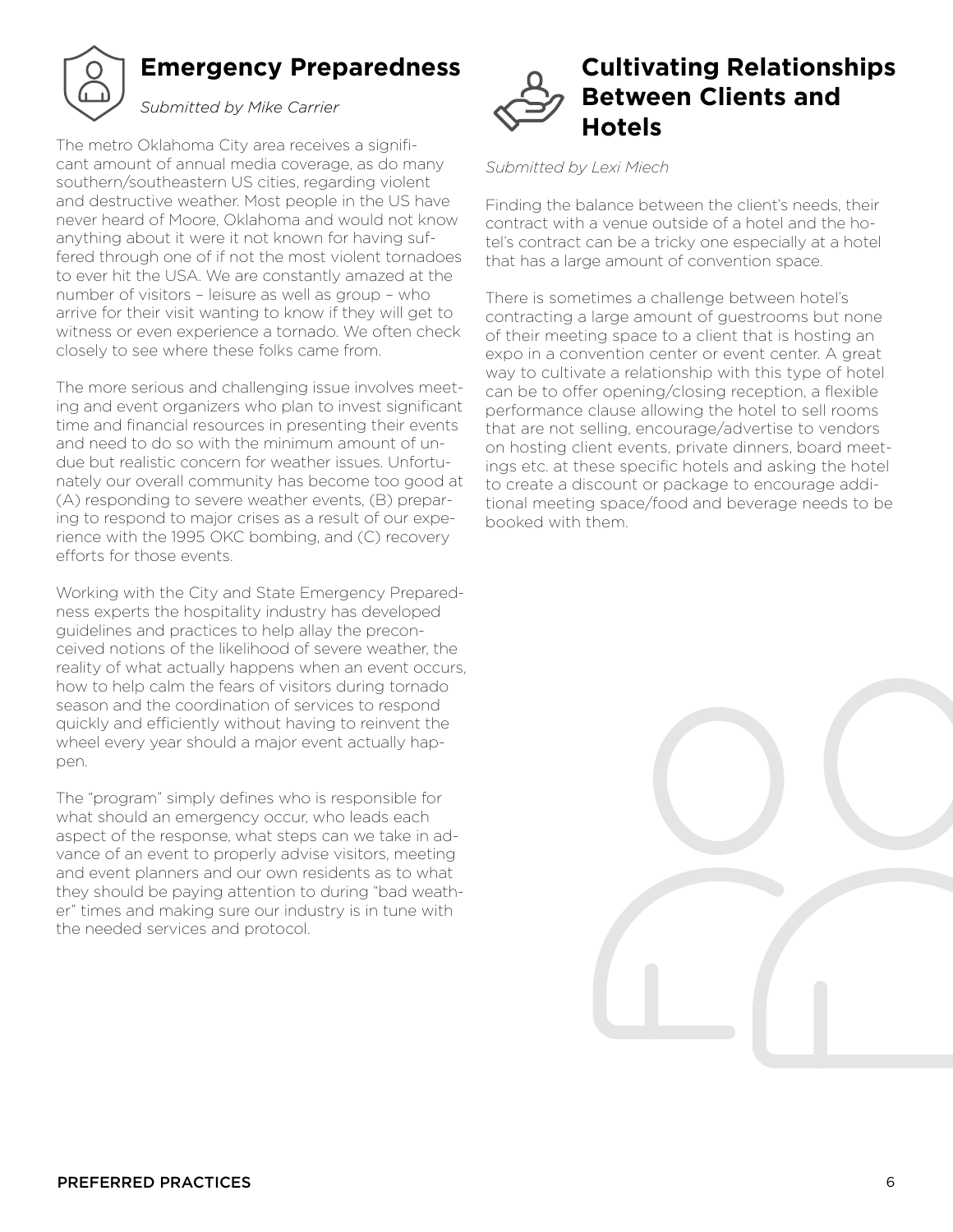### **Simplifying the Educational Program Proposal Process**

#### *Submitted by Karen Francis, Gulf Energy Information*

I am responsible for three "events" - a four-day trade show with up to 2,000 attendees; a two-day conference with exhibits and up to 400 attendees and a one-day conference with 250 attendees. There were several challenges that I had to overcome, a major one was changing the way we handled abstract/proposal submissions for the four-day show.

At one time, it was deemed that more is better, thus, the trade show used to have 125 educational sessions. For 24 of the 25 years of the tradeshow's existence, proposals (abstracts) were submitted in Word, or PDFs. The submissions were numerous and lengthy, making the selection process daunting and long. Keeping track of the documents was a nightmare. Notifying the presenters was a different challenge. We began offering fewer sessions, going from 125 to 100 to 90. However, the challenges still existed. What we needed was a way to streamline the process of receiving the proposals to notifying the presenters of acceptance or rejection.

Moving into the 25th year of the trade show (2020), a practice we are happily using is an abstract management system. Letting the technology do the work is great. From announcing that the call for papers is open to collecting them, using an abstract management system is changing the way we manage the educational program.

The presenters are in control as they submit the proposal online, provide a summary, make all modifications, add/remove co-authors. They can upload their bio and photo and I can run a report to see what's missing. This will eliminate my need to collect photos, create a PDF of all of the presenters and upload it to the conference website. Abstract management will populate details into the conference app, changes to the educational program and speaker line up will be much easier to manage as it will be done in one place - no more tracking down the master Word document only to discover that someone created another version of it. We can conceivably cut down on meetings to review the proposals as reviewers can log in and read and grade on their time.

Fewer sessions means fewer meeting rooms, lowers AV, staffing and signage costs, etc. Attendees will benefit by seeing program changes in the app, as they happen. No more sitting in a session for 5-10 minutes

only to discover that it's been canceled or the room has changed.

The abstract management system should help in promoting the trade show as everything needed is on one place and accessible any time of day.

Abstract management will be applied across all of my events.

### **Experiential Areas on the Show Floor That Promote Engagement**

#### *Submitted by Usha James*

We redesign the event every cycle to accomplish specific goals. Before we proceed our strategy and research teams use data to help us determine what our areas of focus should be.

Experiential areas on the show floor that promote networking is a basic requirement. We design areas for transactional business deals, crowdsourced content, first timer meet-ups etc. However, we pay special attention to areas where serendipitous connections can happen. We actively use the Beautiful Constraint Method and The Innovation Beehive's Art of the Innovation Ecosystem to bring some of our best ideas to life.

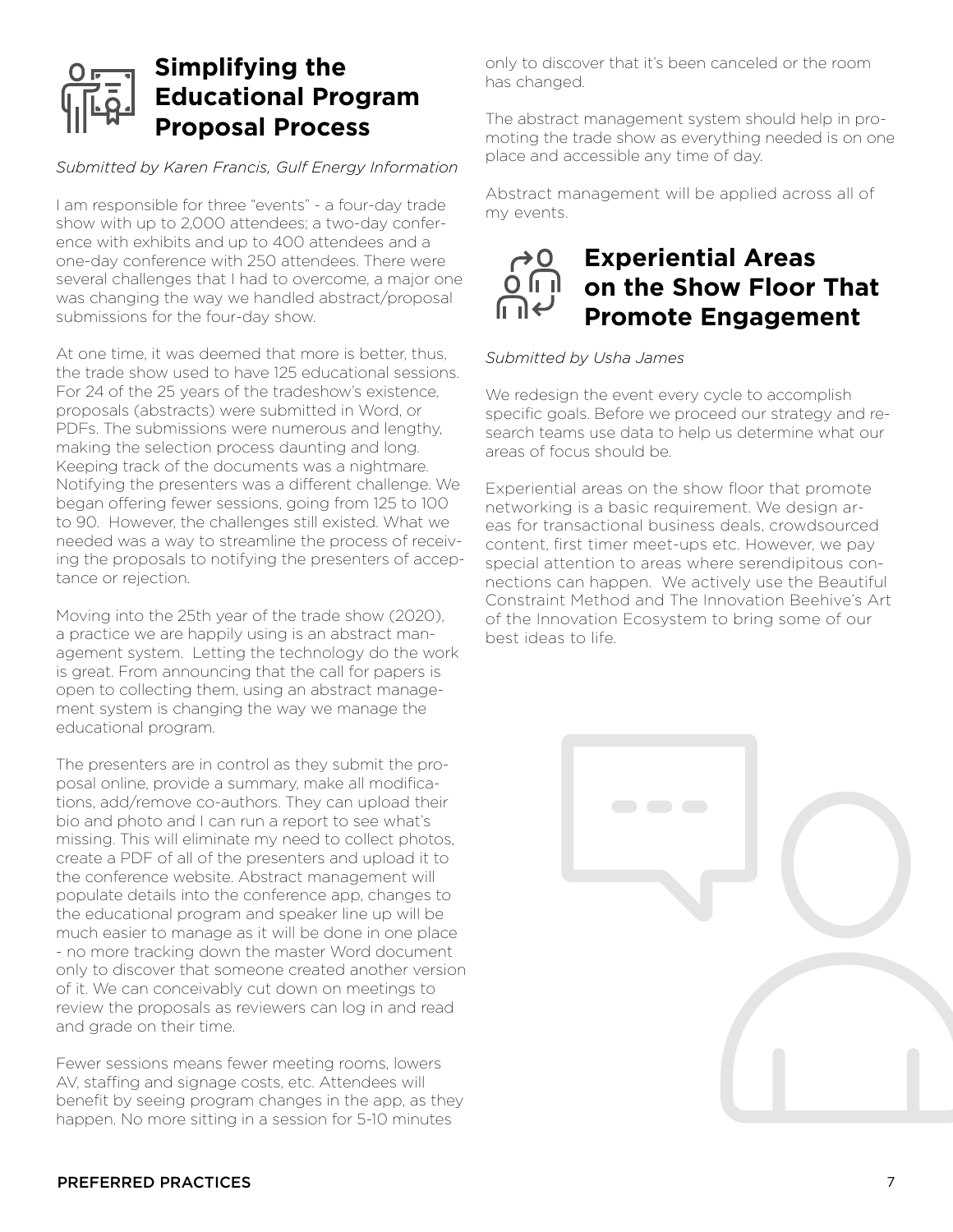### **Building Community and Engagement Through Text**

#### *Submitted by Chuck Elias, EventBots by Sciensio*

As we have grown our EventBots business, we have learned how powerful and important a customer's mobile number can be in building a community of passionate and loyal customers.

Most of us closely guard our mobile number and give it out to family and friends and trusted colleagues so that we can get advice and support and engage throughout our daily lives. A mobile number is one of the most personal and intimate pieces of information we can give -- a way to reach "me" anytime, anywhere. No matter how valuable and important we think our products and services may be to a customer, the ultimate sign of importance is when they are willing to trust us with their mobile number.

While a mobile number is personal and intimate, we regularly give it out to businesses when we find that we can get something of value. We provide our mobile number to our bank so they can send us fraud alerts. We give our mobile number to the airlines so they can send us important flight information. And we give our mobile number out to protect ourselves with two-factor authentication. While these are primarily one-way notification based messages, they demonstrate how text is solving important needs for customers.

From a business standpoint, having a customer's mobile number opens the door to new insights, connections and engagement. Rather than watching clickstream data or targeting banner ads to infer what customers need, we can see it in their own words. And rather than sending an email blast with low open rates and even lower read rates, text, with a 98% open rate and a <5 second read rate, cuts through the clutter. With access to each individual customer, marketers have the opportunity to more deeply understand needs and deliver more targeted, valuable, and successful offers to convert casual customers into a passionate and loyal community of followers.

No matter the situation, a customer's willingness to provide their mobile number always begins with their desire to get something from us. In the events industry, this most often means they get an answer to a question they have about an event. We have found that one need fulfilled, instantly, is all it takes to open the door to a deeper relationship. Every text a customer sends is customer feedback about that event or company. What the customer needed, when they needed it, and whether that need was fulfilled. And since each text is connected to a specific individual, they can be reached out to when a need isn't fulfilled.

Once the channel to a customer is open, we can do some amazing things. Because identity (mobile number) is known and can be tied back to a CRM, each customer can get the personalized response that fulfills their need (i.e. "What table am I sitting at for dinner?") or be sent a just in time high value message that gets read (i.e. "Here is your badge to speed you through check-in."). This is done automatically and at scale, providing both individualized support and lower total cost. And since each text is customer feedback, each one teaches us more about that customer so we can deliver a more targeted and personalized experience.

So if a customer is willing to trust us with their mobile number for an event, why would we stop communicating with them once the event is over? Unlike mobile apps or emails, which we regularly delete, text is persistent and never goes away (when was the last time you actually deleted a text?). This means the channel remains open for us to communicate throughout the year. Of course, this means that marketers have to up their game, which means a paradigm shift away from blast marketing messages toward targeted messages, that are valued by the recipient, increase connection and stickiness, and create a virtuous cycle of insight and deeper connection.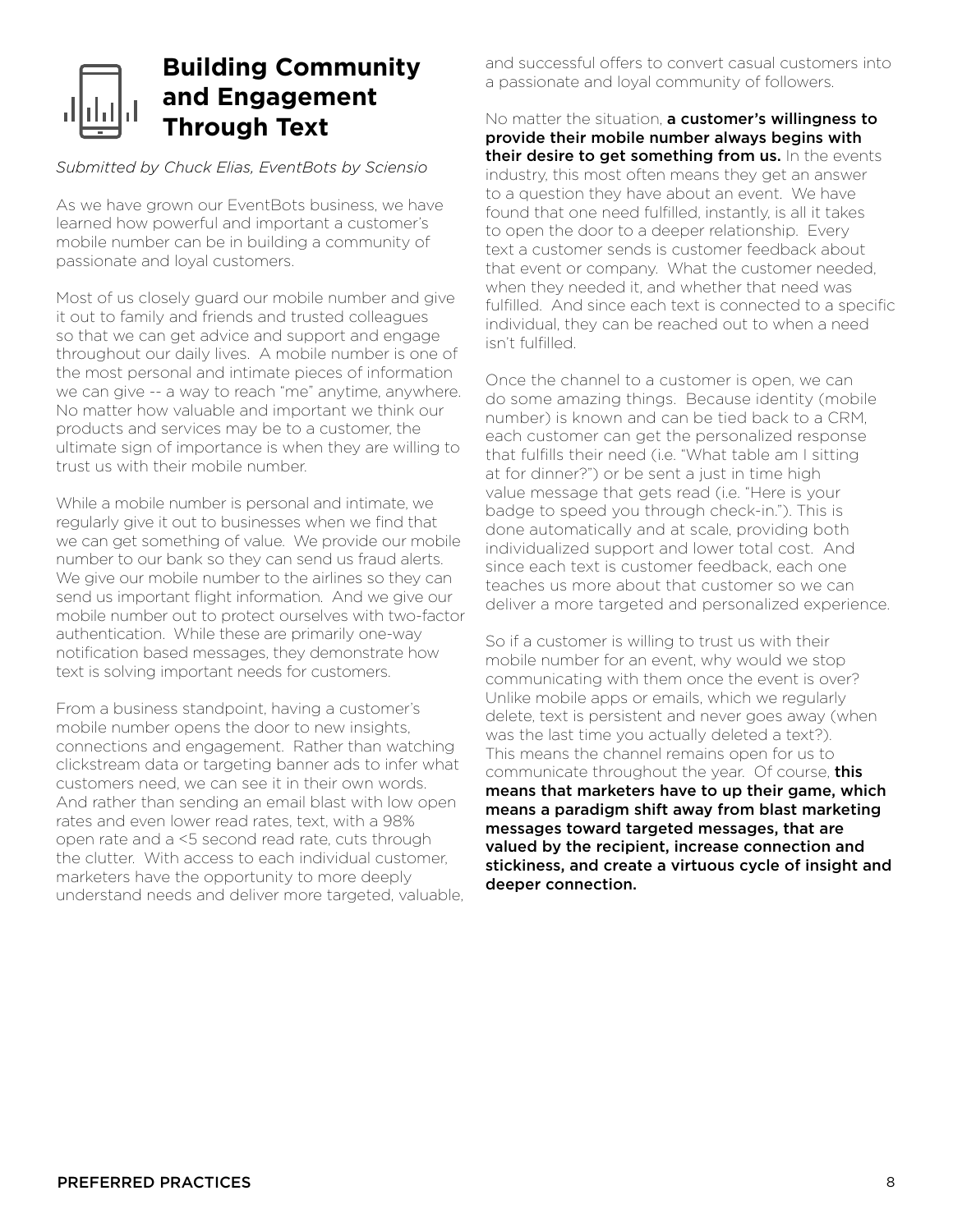

### **Destination Facilities and Site Selection**

### *Submitted by Stephen Hahn*

In New Orleans, our goal with each site is for customers to carefully craft sites to cover two important aspects that drive a destination's decisions.

First, demonstrate the technical capabilities that meet the need of the event, transportation, hotels, space, logistics, major event facilities, special event venues, etc.

Second, demonstrate the destinations thematic strengths, in our case... we are lucky to have quite a few...

- History for 300 years...
- Diversity of Cultures ...
- Culinary...
- Music...
- Arts...
- Festivals...
- Waterways...
- Neighborhoods
- Famous Streets...
- Architecture…
- Walkability...

Our mission in each site is to highlight and integrate live elements of each during sites. Ideally including both daytime and nighttime experience; in our city nighttime brings it all to life.

The end result is for customers to walk away with a strong impression of logistics capability and more importantly, the charm and energy of the destination for guests.



### **Starting a Sales Plan and Process Post Event**

*Submitted by Mike Carlucci*

When a show ends there tends to be a lag in the sales cycle where shows can fall behind, or sales planning is not utilized fully. The lack of a proactive approach to planning the sales cycle will often leave teams scrambling to generate business while sacrificing service and consultative approach selling. Using this time is critical to setting up a plan for success.

#### Full Day Planning Session

- Frontloading business/Renewal—Timelines in place
- Deep Dive into Media Kit/Sponsorship opportunities and Process Plan on Outreach-Timelines defined and agreed upon
- Opportunity for Revenue Generating Opportunities while insight and experience is fresh

I am also piloting a new program I developed called Project Unplug that I can discuss with the group around sales planning and success metrics that I am putting into place at Clarion Events.

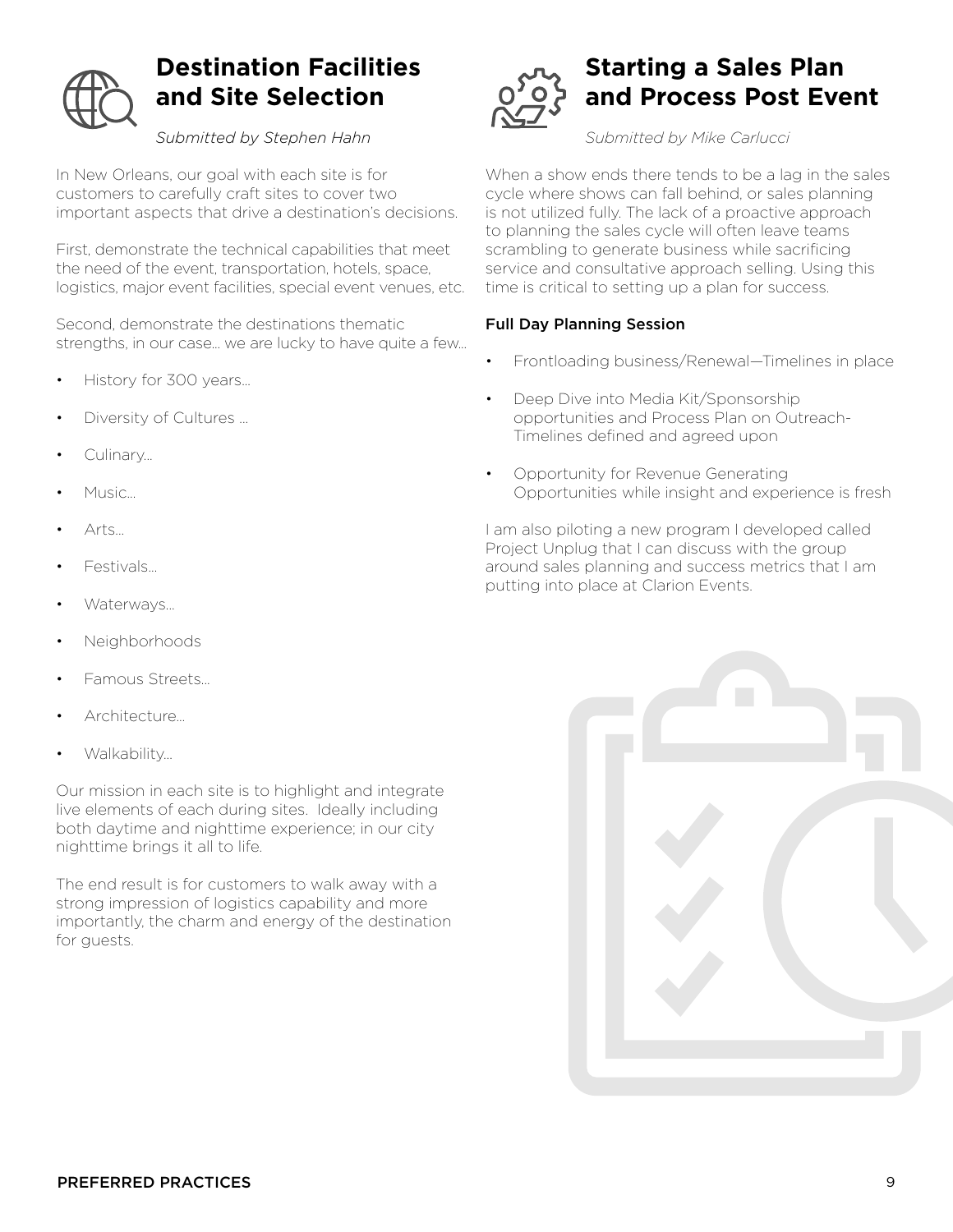### **Exclusive Vendors That are Overpriced and Don't Meet Organizers' Needs**

#### *Submitted by Tom Mitchell*

For our shows that we organize in the US, we use Freeman as our GC. Our oldest and most successful event is Valve World Americas, every two years in Houston. The show exhibitors are industrial valve manufacturers, and as such much of the equipment and valves themselves are large and rather heavy. This is a boon to Freeman due to the weight of what must be loaded into the facility, but of course can often result in extremely high drayage and labor costs for the exhibitors, our larger sponsors in particular.

Over the years, and reaching a peak in 2017, we experienced somewhat of a mini-revolt amongst certain exhibitors due to their high bills from Freeman. In many cases, the exhibitors were simply not following shipping rules, waiting too long to order things, or their own EAC's were not shipped properly. But in other cases, Freeman was simply not working efficiently with us to organize the process to offer the most competitive price possible to our customers. In short, both Freeman and our own staff had lost sight of who pays our bills and what service we need to offer.

For our 2019 show, we worked together successfully (so far) with Freeman to design an exhibitor outreach program to give each customer every chance possible to save as much money on shipping and drayage as they could. We were fortunate to be able to shift our show dates to get rid of a Sunday build up day, but that was not enough.

Freeman agreed to freeze rates for 2019 to the 2017 levels. And they also designed custom weight classes for exhibit booth material and for actual valves and equipment, with an aim toward making it more attractive to bring actual equipment to the show – the lifeblood of any event. We also designed a call center program with Freeman whereby they called ALL of

our exhibitors, not just the large ones, to give them the chance to plan ahead with what they were planning to ship so they could structure everything properly. A customer webinar is also planned, where any of our exhibitors can join in to learn about how best to order their labor and plan their drayage costs.

We all know that drayage and union-based labor at trade shows in the US can get very expensive. This is a larger industry issue which I think continues to threaten how we do business and need to be addressed. But for now, our goal was to make sure the exhibitors would know, up front, how much their on-site bill would be, allowing them to plan and budget. When they are not surprised with an unexpected bill at the end of the show, they leave as a happier customer. And, by being proactive, if we do get unhappy customers, we can at least prove to them that we made every effort to try an alleviate this troublesome cost issue.



*Submitted by Jay Tokosch*

Too many times I see customers buy their mobile app and only use it for their event. Your app should not be a "seasonal business"! Why work so hard to build an audience for just the event? Instead think of it as an engagement tool that you can use to communicate with your audience year round. Less than 10% of the users will delete their event mobile app after the event is over. The first step is to promote the app for the event and also that you will be using the app to communicate throughout the year. Then, take time to plan out communications you will use throughout the year. As you begin the next cycle toward your event, release the app with your basic event info with teases about future information and possibly new features for the event and/or app coming. The app can be updated all the way up and throughout the event. So take advantage of the technology.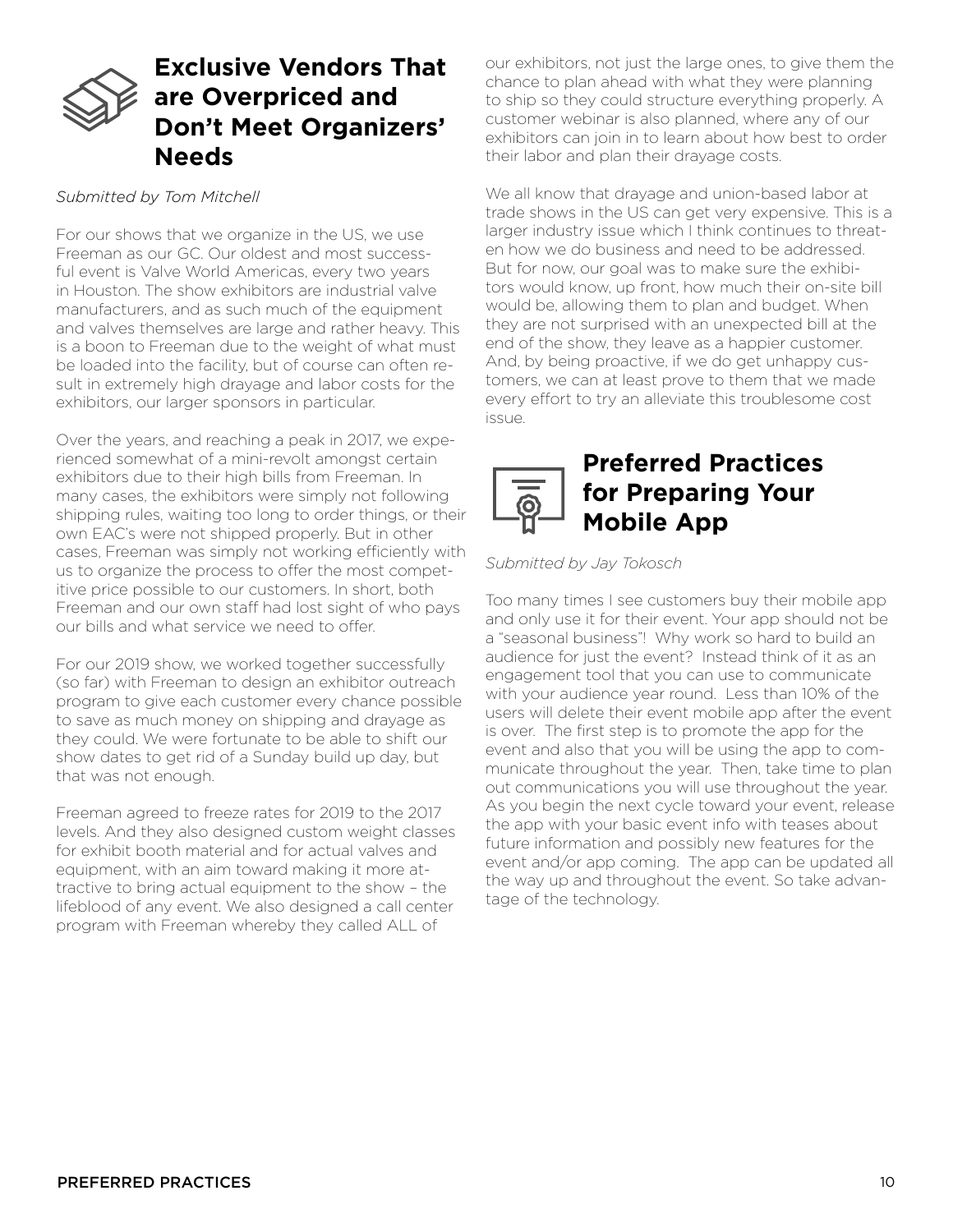

### **Solving Human Resource Challenges**

*Submitted by Melanie Hoover*

#### Personal Human Resources Issues/Challenges

- Transparent on pay and benefits-Through Destination International, they send a survey every two years that we complete and share our current pay we are offering to our employees. When we have new hires, we use this as a gage, in addition, when we promote staff, we also use this as a guideline.
- Employee engagement and training:
	- 1. We have weekly stand-up meetings on Monday morning for all staff to share/brag about 1-2 activity that is pertinent to all, this is not mandatory.
	- 2. Leadership staff meets twice a month as well as Senior Leadership.
	- 3. Quarterly we host All Staff Off-site programming. We assign two managers from different departments who have a theme, with a new off-site venue that we meet at. We include teambuilding activities such as (Pinstripes Bowling, River Ranch with Chicken Bingo, Pace Care riding at Texas Motor Speedway. We have departmental updates (we assign a non-exec leader, utilizing our manager, coordinators and support staff).
	- 4. Company perks We are now offering Flex day. All managers are allowed to work from home 1 day a week. This allows us to stay competitive in our industry and is helping with retention for loyal and valuable staff.

#### Customer Service Enhancement

In Fort Worth we not only have a convention center, we are unique to have an Equestrian Facility called Will Rogers. I have listed some unique things we are doing to help exhibitors feel welcomed.

• On Move-in days we hand out bottled water as well as doggy treats to those who have pets.



### **Monitoring Event Risks and Threats**

*Submitted by Mike Grant* 

### **RAPWIRE**



Reed's use of the TrapWire security software is a means of monitoring risk and credible threats to our events. We engage with their platform every day to allow for a much more proactive security posture at Reed events. This is about protecting our people and assets. Promoting the tool to our competitors, venues and vendors has also allowed us to broaden our network across the country.

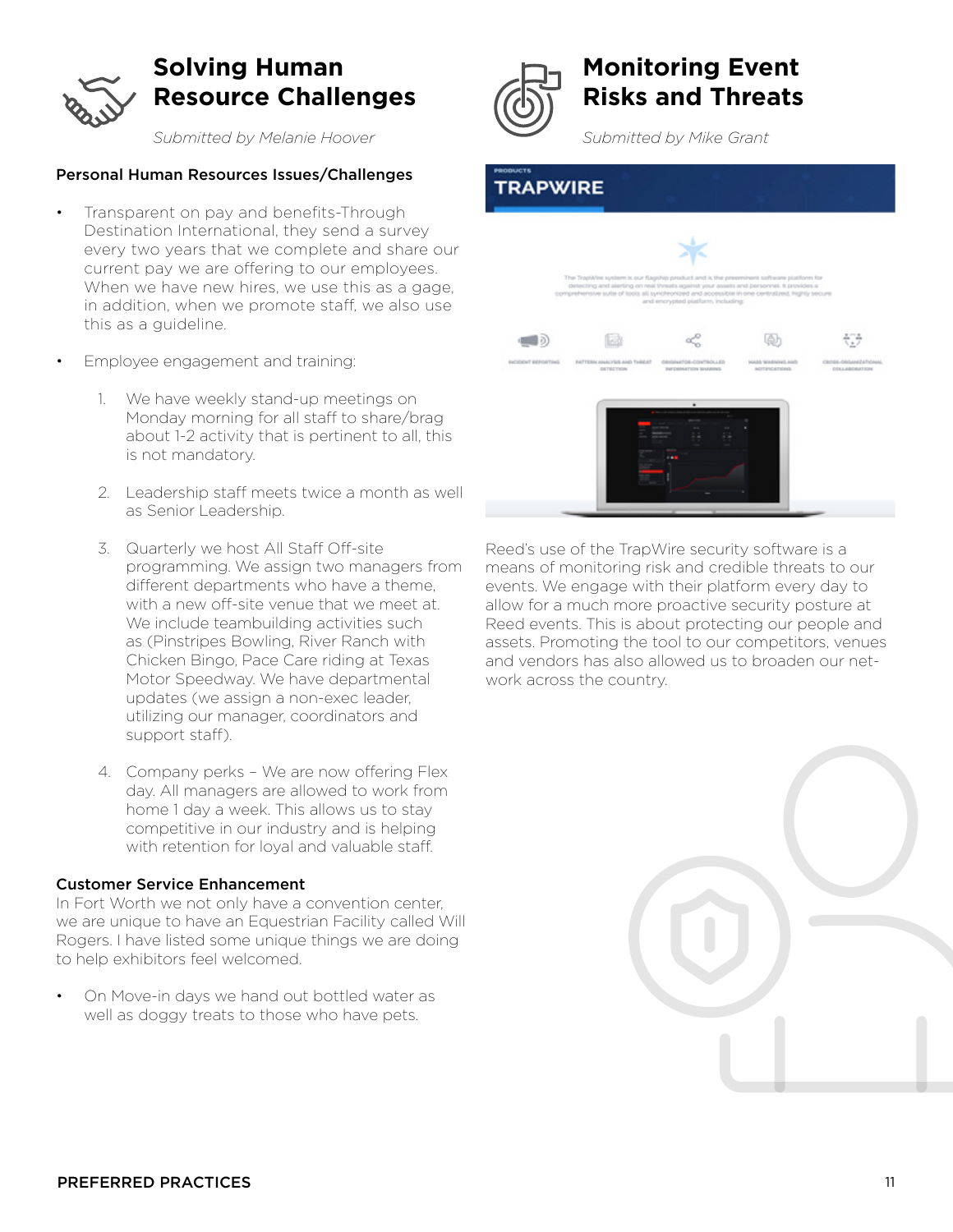### **Time is the Currency of a Trade Show: Building an Event Around a 5-Minute Conversation**

### *Submitted by Tom Gattuso*

As Show and Event Organizers, our main purpose is to build the optimal environment to connect a buyer with a seller. At the core of this connection is an interaction or conversation that occurs when the two parties meet. The connection that ensues can have a varied time limit that ranges from just a handshake to an hour-long discussion or more. Depending on the event that is being produced a best practice is to identify the optimal amount of time that the average interaction should take and build everything around that.

For the sake of this example we will say that our optimal amount of time would be a 5-minute conversation. As we build the event, everything we do should point back to that core principle. Exhibitor training, buyer strategies, floor plans, mobile apps, networking events, signage, etc. should help facilitate an efficient connection. For examples, I will share two concepts: one that is exhibitor specific and one that is buyer specific.

#### Exhibitor:

Let's say an exhibitor (one person) is participating in a 3-day trade show with a  $10 \times 10$  booth and the hours of the show are 9 – 5 each day. That would mean there are a total of 24 hours of time on the trade show floor. If you break the 24 hours up into 5-minute conversations, that exhibitor can only talk to 288 people on the show floor over the course of the three days. As a result, the exhibitor should not be concerned with a total attendance number of, say 10,000 attendees of the show but rather how to get the right 288 buyers to their booth. They then shift their focus to outreach which would include preevent marketing, proper booth design, new product displays, sponsorship branding, advertising and directory listings, etc. all in an effort to attract the most qualified conversations. From there they can start to measure ROI and base metrics of future sales based on closing ratios of converting business from the trade show floor.

#### Buyer/Attendee:

The time as a commodity concept is no more important than for a buyer at a trade show especially when you consider their time on the floor is often not all hours of the event. Additionally, they must walk from appointment to appointment and lose valuable time in between. For them, the need to plan their time on the floor to the precise minute is critical. They need to use the tools at their disposal like the mobile app, floor plan, website, etc. The more prepared they are before they arrive at the event the more successful they will be. As they seek out new products they will find that they tend to do more business with exhibitors that make it easy and efficient for them to interact with.

#### Exhibitors and Attendees:

The time off the show floor also takes on a whole new meaning because it extends the total number of 5-minute conversations that can take place. Networking events and after-hours functions are useful tools in increasing connections and subsequently ROI of an event. The more a Show Organizer can optimize the amount of 5-minute conversations that can take place, the better the results will be for all involved.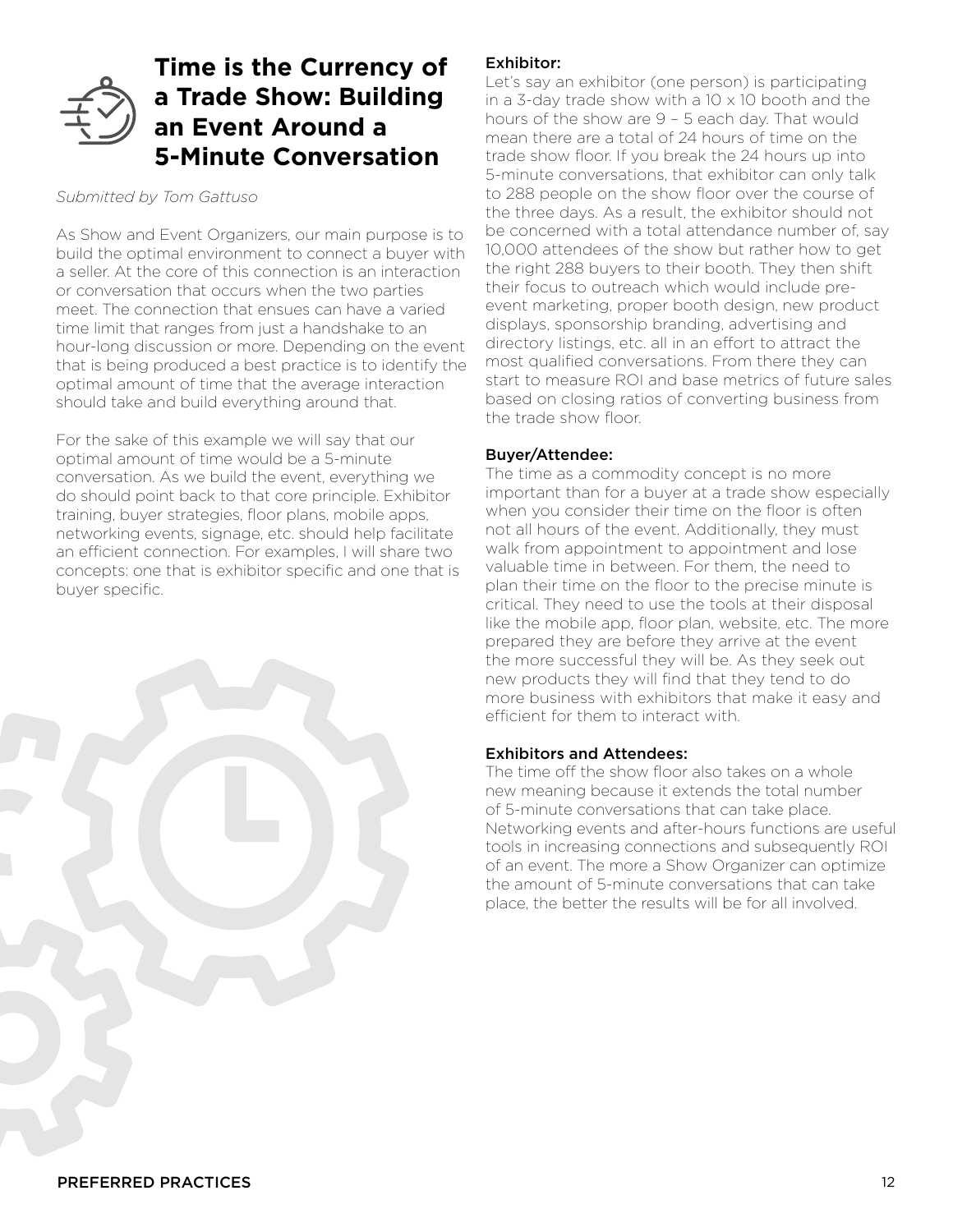

### **Sellers Expositions**

*Submitted by Warren Sellers*

- 1. One Preferred Practice is our ever-changing Outdoor Demonstration Area. *https://gie-expo.com/events/outdoordemoarea*
- 2. For 2019 we are creating a new area called Hardscape House using a facility at the Kentucky Exposition Center. It will be roofed and contain the following: *https://www.hardscapena.com/attendee/ education/hna-demos*
- 3. My favorite "Best" Preferred Practice is to have fun: *http://bit.ly/haveexpofun*



### **Streamlining the Housing Process**

*Submitted by Steve Walker* 

MGM Resorts wants to be the company that is known to be easy to work with. Our City Wide team was put in place to help the major shows and conventions streamline their housing process.

For events that need 3 or more of our hotels (for guestrooms only) our City wide team serves as one point of contact to help manage multiple hotels.

Once we have a contract in place, we then have a Director of Revenue Optimization handle all of the logistics of the housing process. They work hand-inhand with the group's housing company to make sure blocks are being utilized and make adjustments where necessary.

This is similar to the individual hotel process for inhouse pieces of business where, once the sales person contracts the event, they then turn it over to the Convention services/Catering manager to handle all of the logistics.

Our rate and revenue team relies heavily on historical data as well as tendencies that are happening in the city. We need to be able to quote rates that will not be undercut and will provide value to the convention guest versus the individual leisure traveler.

We want to be able to manage the blocks long before the cut-off date and do this by communicating on a weekly basis with the housing companies.

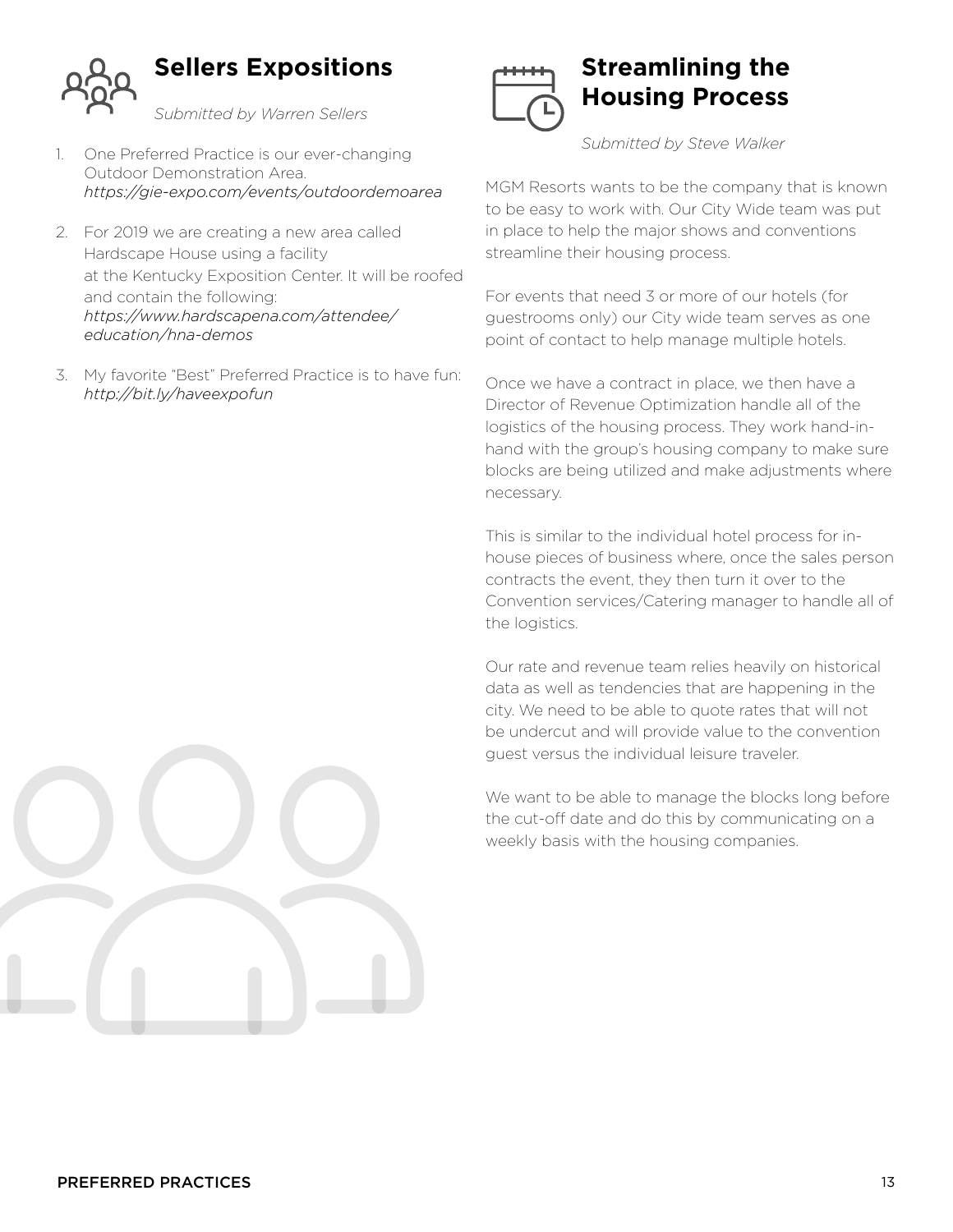

### **First Time Exhibitor Experience**

*Submitted by Lori Jenks*

#### Eliminate the confusion and simplify the exhibit process for the first time exhibitor.

- Assign first time exhibitors to "Experience" consultants (show management and GSC staff) with personal outreach and high touch
- Create a customized webpage on show website that includes a Chatbot feature with simple show service manual links and definitions. Includes links to GSC first time exhibitor videos and FAQs
- The web page includes a pre-populated show budget worksheet to properly calculate exhibit expenses, ROI calculator, marketing and appointment booking tools
- Link to webpage included in all email correspondence to first time exhibitors
- Develop simple "How To Exhibit" YouTube videos (max 3 minutes in length) that can be linked to email communication and added to webpage and mobile app
- Create a webinar series that can be uploaded to web page and accessed at any time

#### Normalize the show experience for the first time exhibitor.

- "Experience" consultants (show management and GSC staff) meet first time exhibitor during move in. A welcome email sent to company staff and show site contact card delivered to booth staff
- First time exhibitor orientations led by "Experience" consultants are conducted at show site that provides move in/out procedures, show tips, floorplan navigation and brand promotion opportunities and lead management tools to ensure a successful show
- First time exhibitor mobile Help Desk at show site to quickly resolve issues
- A survey is sent through a mobile app at close of show to gather first time exhibitor feedback. Any negative comments are immediately addressed
- Personal thank you packets that include show performance measurement tools and attendee satisfaction responses are provided by an "Experience" consultant

### **Driving High-Quality and Increased Attendance**

*Submitted by Vincent Polito* 

Omnichannel personas equip clients with next-practice solutions to optimize, quantify, and automate their persona-based marketing. In addition to the methodologies embraced by integrated personas, an omnichannel model leverages behavioral data to automatically assign otherwise anonymous visitors to appropriate segments based on their actions alone, enabling clients to dynamically serve persona-specific messaging and relevant content to each individual touched by the campaign. In addition, omnichannel personas allow for cross-device, cross-domain and IP campaign attribution for a seamless and fully personalized experience.



#### PREFERRED PRACTICES And the state of the state of the state of the state of the state of the state of the state of the state of the state of the state of the state of the state of the state of the state of the state of the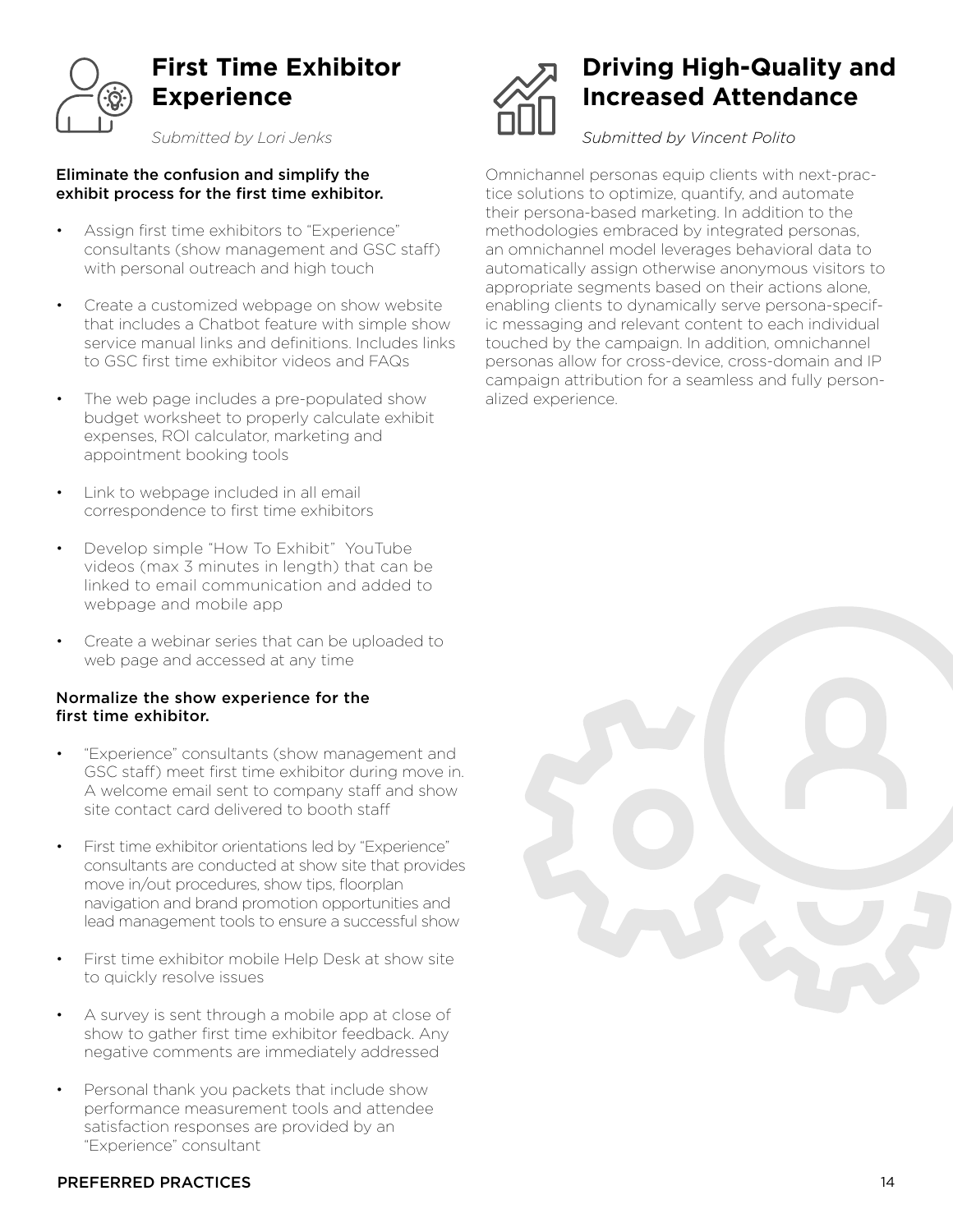### **VisitDallas Preferred Practice**

#### *Submitted by Brad Kent*

There are a couple of practices that have been well received by customers in the recent couple of years that I would like to share for this discussion.

#### 1. Engaging the community around the event:

Many destinations express wanting to partner with a show organizer, and what we have found is that it is discussed but rarely followed through upon. For our medical meetings market…a segment that is one of our top lead sources but had historically converted at around 10%...we saw an opportunity to do a better job than most destinations to really truly connect our renowned medical community with organizers of these events.

We engaged a partner with strong ties to the major health systems in Dallas…UT Southwestern, Baylor, Methodist, Presbyterian, Children's, etc…to engage with their senior leadership; then we invited those leaders and medical event organizers to Dallas for our first medical event advisory board. Focus was on:

- Dallas has more nobel laureates working in our community than any other city in the world.
- Our medical systems are interested in attracting medical meetings to Dallas as a recruiting tool

to attract "the best and brightest" to come and work here.

- The hospitality is interested in attracting medical meetings to Dallas due to the higher revenue value of each event.
- How do we make Dallas attractive to organizers and easy to connect with the venues, speakers, attendance building, volunteers, etc within the community?

From this we created a "toolkit" in a medical/first aid box with resources outlined for planners and are extending our relationship with our partner to expand into other engagements with customers around attendance building resources.

#### 2. Exhibitor familiarization trips:

These have proven very valuable to the sponsors and exhibitors of large programs that are coming to Dallas for the first time, though we work with all groups who are interested in doing this each time they come. In conjunction with the organizer, we host a couple of food functions, tours/meetings with the convention center team (sales, service, marketing, wifi, catering, etc), top hotels, as well as venues that have proven to be popular for corporate parties during trade shows. As you can only get to so many on each day, we will also end with a lunch, where other venues can come and showcase their offerings.

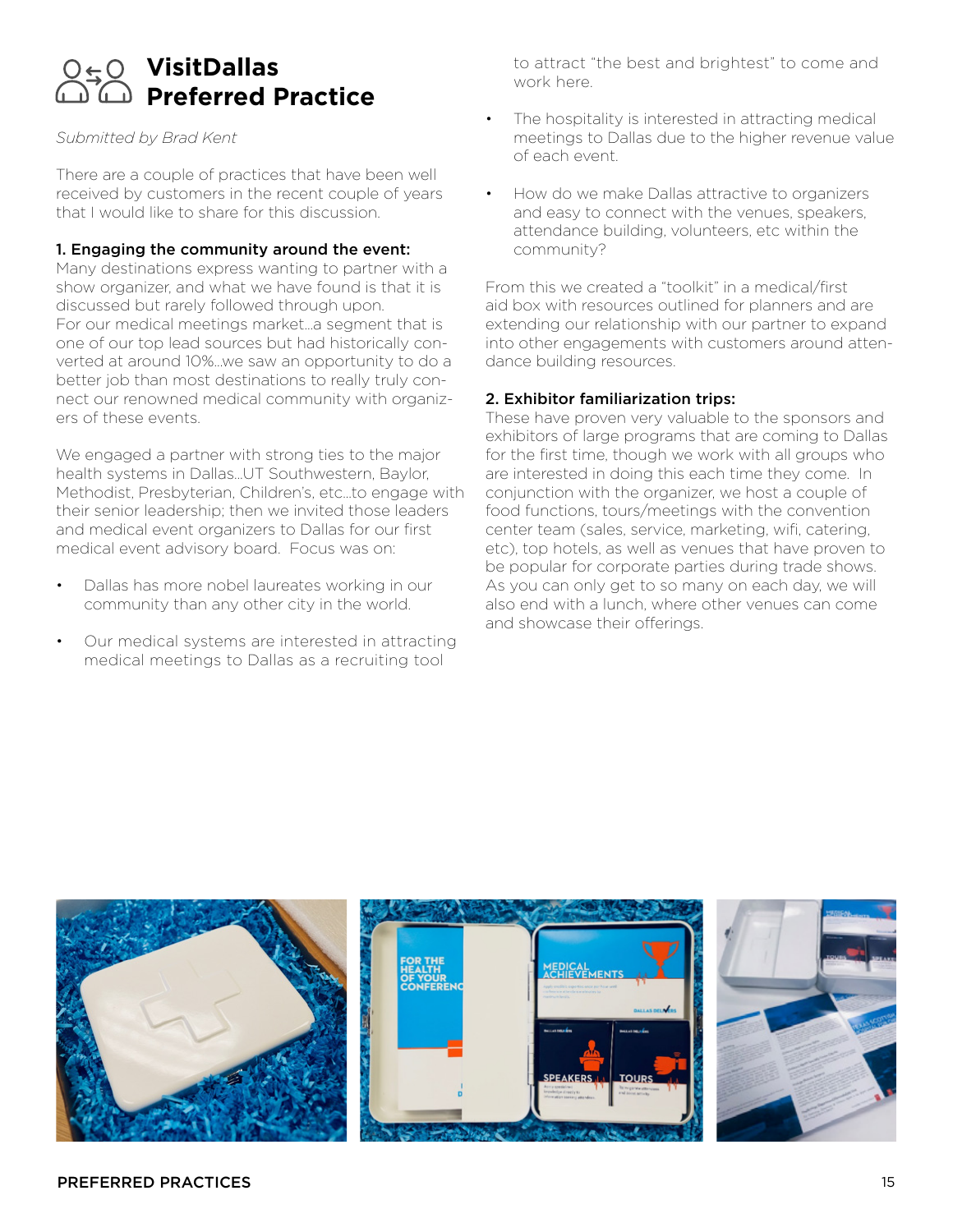### MY SHOW PLANNER PROMOTION PLAN



### **Planner Promotion Checklist**

Promoting and educating attendees on the My Show Planner ensures they will get the most out of their show experience. This document includes a variety of ways to promote the planner and easy instructions to on how to implement them. Consider using the checklist below to keep you engaged in the process of encouraging your attendees to utilize this complimentary tool throughout the show cycle.

Checklist for the My Show Planner Promotion Plan: *(find specific instructions for each of these items on pages 2-5)*

- Directory live
- Floor Plan live
- My Show Planner live
- **Complete registration integration**
- Post link to Planner login page
- Add a call to action button on website
- Promote mobile app on event home page
- $\Box$  Educate exhibitors on best practices for content management
- Educate attendees on My Show Planner benefits
- Place insert in eNewsletter to attendees
- Email video to attendees
- Post on social media
- Promote use of planner within mobile app\*

*\*all references to mobile assume use of MYS mobile app*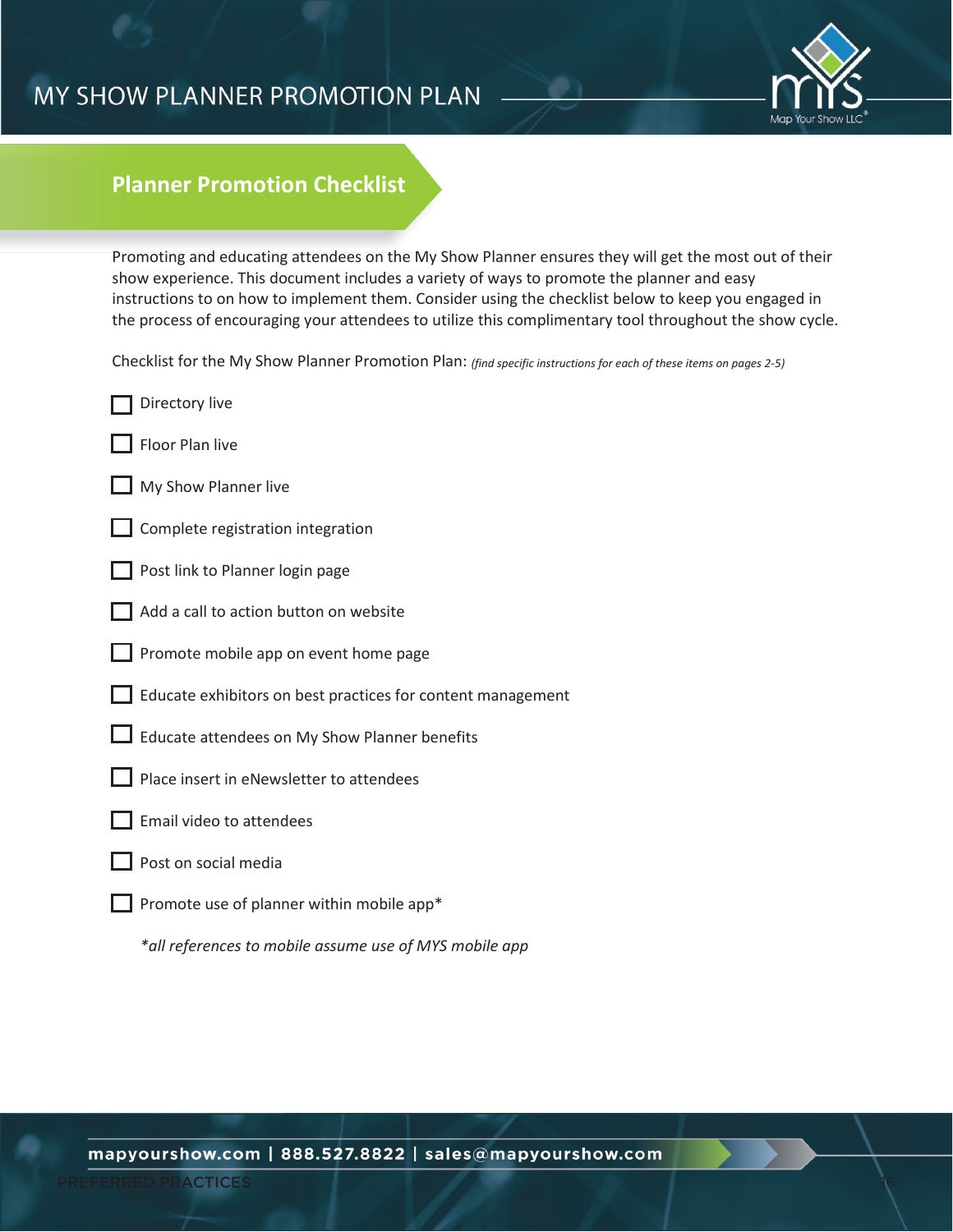### MY SHOW PLANNER PROMOTION PLAN



**Timeline for Directory, Floor Plan and Show Planner**

We suggest making your online directory, floor plan, and show planner live to attendees **at the same time attendee registration launches, or no less than three months prior to your show date.**

Directory Live

Floor plan live

**My Show Planner Live** 

#### **Registration Integration**

MYS can enhance your online registration process so attendees can easily plan how they will spend their time at your show. Allow MYS to make the online agenda planner a natural extension of your registration process. This will increase engagement, improve efficiency, and promote your exhibitors. The My Show Planner can pre-populate your attendees' agendas and even match them with exhibitors who meet their needs.

#### **Click here for the MYS best practices for setting up Registration Integration**

Complete Registration Integration

**Show Website & Social Media**

Post a link to the planner login page, using the title "Create a My Show Planner" and make it visible on the homepage of your website. Be sure to include a call to action button to link directly to the planner. We suggest making it live no less than three months prior to your show date.

o **HELPFUL HINT:** Use text such as:

*Create a personalized Expo schedule in advance so you don't waste time onsite. Find exhibitors to visit, education sessions to attend and create a meeting schedule with this easy-to-use tool. Anything you add will be accessible through the Expo app too!*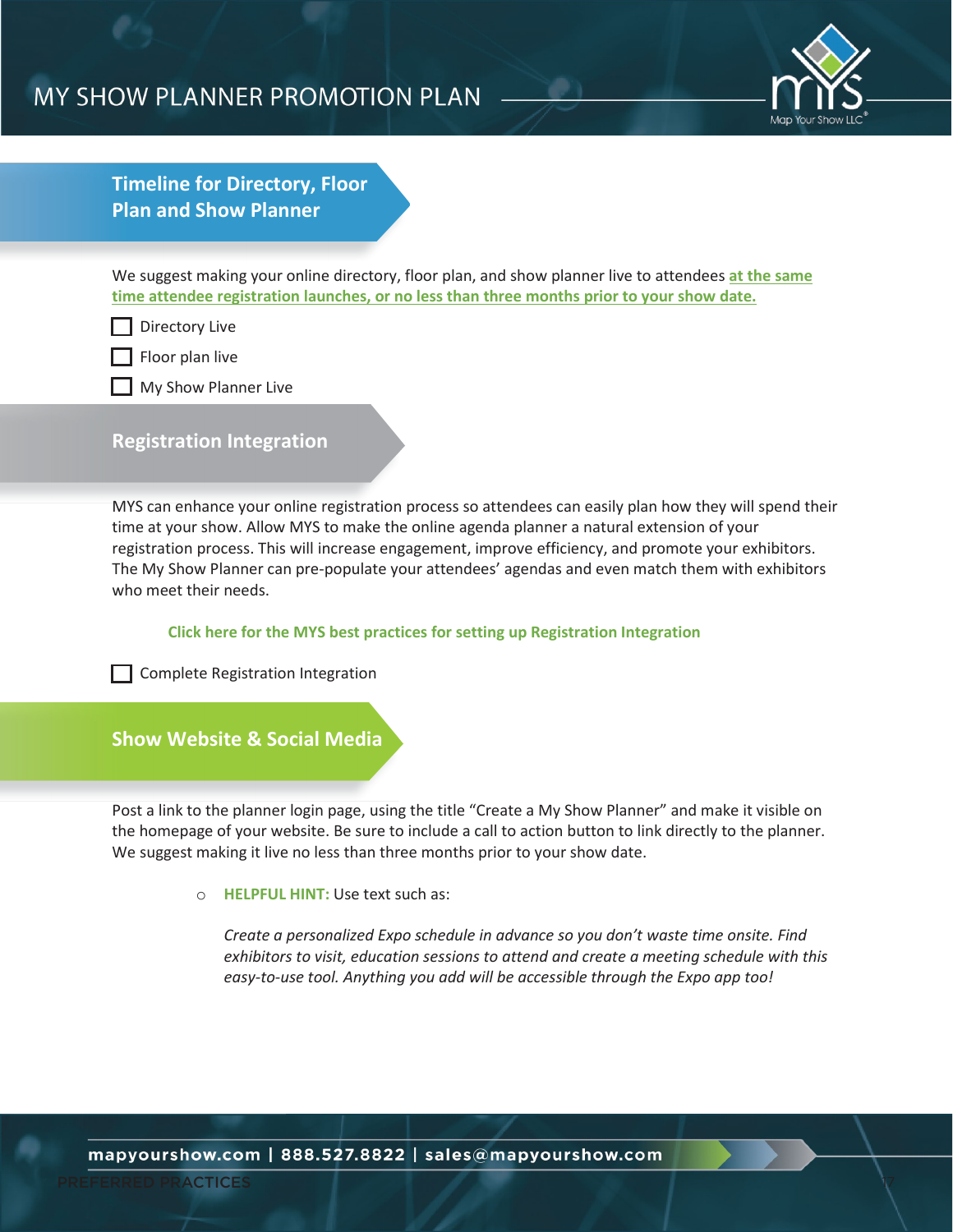

#### *What are the benefits of creating a planner?*

- *Create a personalized show experience*
	- *Save time on the show floor by focusing your approach*
- *Organize your appointments all in one place*
- *Compile a must-see list of exhibitors and bring it with you to the show*
- *Organize show-related activities using the Events Calendar*
- *Print a map of the show floor highlighting the booths you plan to visit, or download the official [show name] Mobile App to sync your agenda to your phone*



**Post link to Planner Login Page** 

Add a call to action button on your website such as "Justify your Trip" on page. Here you can list information about the benefits your attendees can take advantage of by using the planner to justify their travel. Let them know they can:

*Share favorite exhibitors from the show with their boss or colleagues.*

Add a call to action button on website

Promote the mobile app on the event home page by creating a call to action graphic that links to the mobile app in stores. Be sure to include both the iOS and Android links within the graphic.

#### o *Sample text:*

*By downloading the mobile app, you can access your My Show Planner enabling you to save exhibitors or products you are interested in, upload photos you capture while onsite and tag exhibitors to those photos for future reference. You may also plan for educational sessions you'd like to attend, access the floorplans, and more. Have not created your planner yet? CLICK HERE (button) to get started.*

Promote mobile app on event home page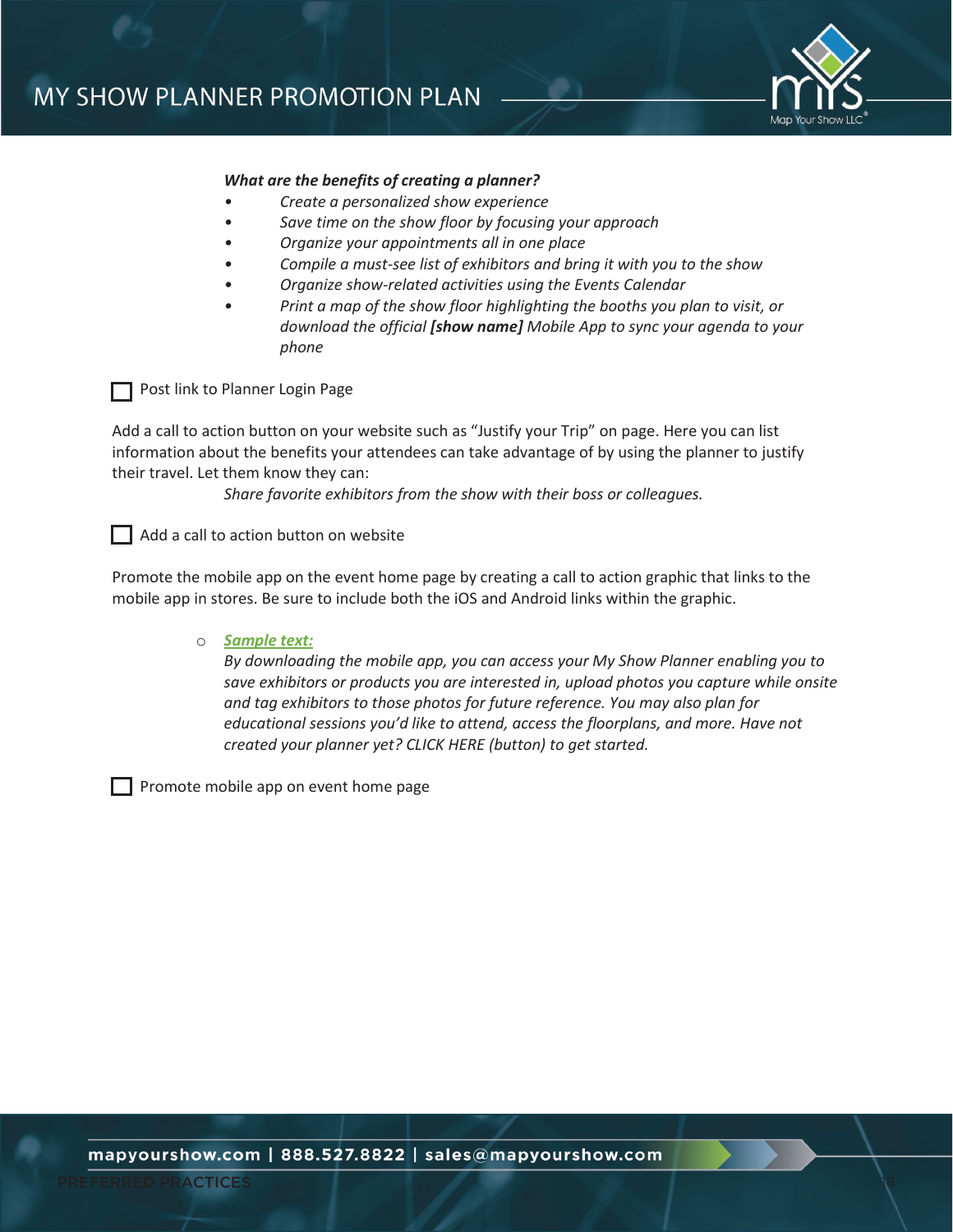### MY SHOW PLANNER PROMOTION PLAN



### **Exhibitor and Attendee Education**

It is important that both **exhibitors and attendees** have background knowledge on the benefits of directory and show planner for both parties to get the most out of the tool. You want your exhibitors to understand the importance of keeping their online listings up-to-date. You'll also want your attendees to understand that exhibitor information is constantly being updated, so it's important to access the planner throughout their show planning process.

Educate exhibitors with best practices for uploading images and content to their MYS Exhibitor Dashboard so they are ready for attendees to plan.

- $\circ$  Provide detailed directions for accessing the Exhibitor Dashboard so they know they need to visit the exhibitor portal after initial registration.
- $\circ$  Encourage exhibitors to upload their content prior to the launch of the attendee planner and remind them to keep their information up-to-date throughout the show cycle.
- o Educate them on the benefits of having a complete listing:
	- More information means maximum exposure on the online directory
	- Additional content makes a listing more accessible in the keyword search
	- **Higher lead generation**

Educate exhibitors on best practices for content management

Educate attendees on the benefits of using the My Show Planner by providing a document outlining Show Planner features and benefits.

**Click here for the MYS Show Planner Instructions**

### **Pre-Show Communications**

Place a blurb in an eNewsletter targeting attendees, with a focus on the benefits of creating a planner.

#### o *Sample text:*

*As a My Show user, you can create your very own personalized show agenda that will allow you to:*

- *Compile a must-see list of exhibitors and bring it with you to the show!*
- *Organize show-related activities using the Events Calendar*
- *Print a map of the show floor highlighting the booths you're visiting, or download the official [show name] Mobile App to sync your agenda to your phone*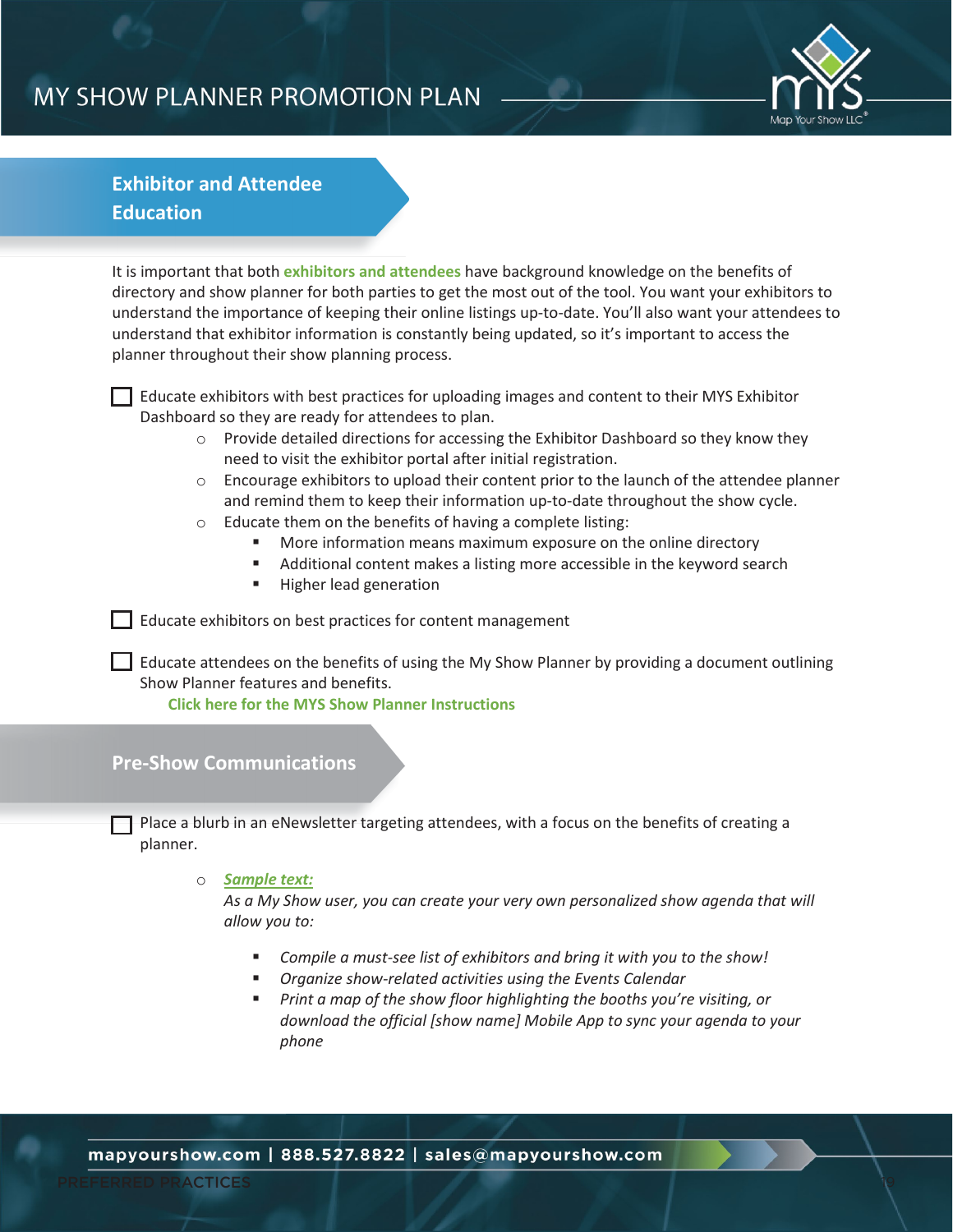

Place insert in eNewsletter to attendees

Send an Email to attendees with a link to the MYS educational video showing how to create the planner

- $\circ$  Place the link to this video on the directory (if V8) or ask your account manager to add it as a tile on the directory (if V7)
- o Embed on the show website and/or the online directory
- o Email video to attendees
- $\circ$  Post on Social Media Place the link to the video on a social media post (post two months prior to show and repeat weekly leading up to the show.) Pin it to the top of your social media platform.

**Click here to access the MYS Educational Video (V7)**

 $\Box$  Promote the use of the planner within the mobile app

- Post mobile app promotion on your event website at least **two weeks prior to the show**
- Post on social media at least **two weeks prior to the show**
- o *Sample text:*

*Carry the [show name] in the palm of your hands by downloading the mobile app today. [link here] Stay up-to-date with the latest show news and notifications pushed straight to your phone. Narrow down the list of exhibitors you'll see by performing keyword searches, product category searches, and more, all from the exhibit floor. Of course, you can also simply browse the interactive floor plan to see who's located where.*

*When you see an exhibitor you'd like to save, quickly create an agenda [link to planner] and add them to your digital planner.*

*If you've already created an agenda planner, simply download the app, sign in using your previously created login credentials, and your planner will load automatically on the userfriendly mobile app.*

**Click here to see email templates for pre-show communication**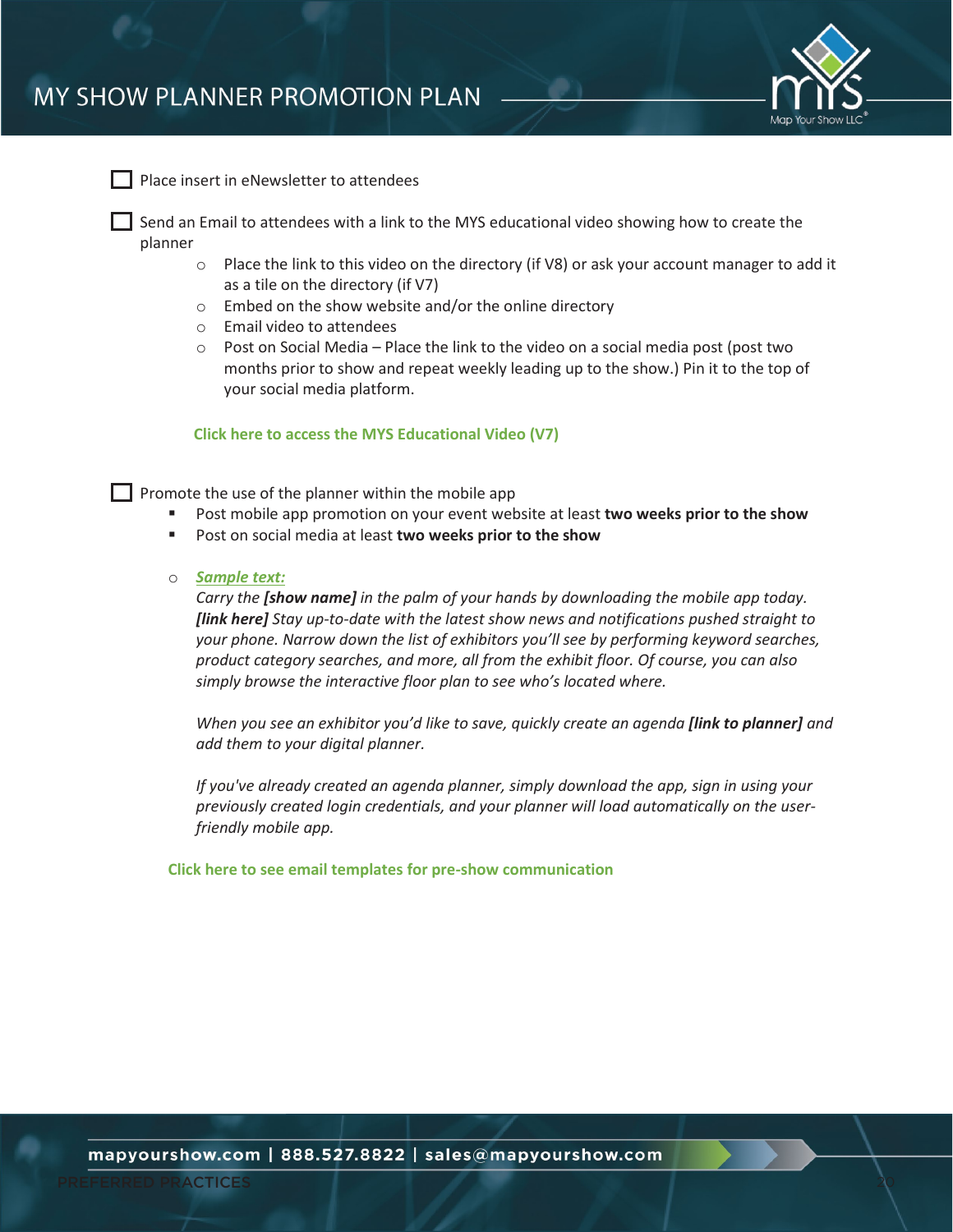# CadmiumCD Missions

Your Tool for Getting Projects Started in myCadmium



| GITTING<br><b>STARTED</b>      | entire mission is completed. | In this mission you will arrawer some basic questions about your Scorecard, including the<br>date for your kickoff call. Your project manager will confirm the call details and they will use<br>the information you submit in this mission to get started on planning the work to launch<br>your Scorecard Your project manager will not reach out to schedule a Kickoff Call until the |                  |
|--------------------------------|------------------------------|------------------------------------------------------------------------------------------------------------------------------------------------------------------------------------------------------------------------------------------------------------------------------------------------------------------------------------------------------------------------------------------|------------------|
|                                |                              | Mission completed! Its Unions an Waltsman January 9, 2019 at 5,34 PMS<br>100 benus myCadmium points earned when this mission was completed                                                                                                                                                                                                                                               |                  |
| Confirm Key Cormez             | Completed by K.Leotti        | <b>Contracted</b>                                                                                                                                                                                                                                                                                                                                                                        | COMPUTED         |
| Confirm Event Details          | Completed by K.Leotti        | <b>C</b> points earned                                                                                                                                                                                                                                                                                                                                                                   | <b>COMPLETED</b> |
| Leunch Date                    | Completed by K.Leotti        | <b>C</b> points earned                                                                                                                                                                                                                                                                                                                                                                   | <b>COMPLETED</b> |
| <b>B</b> Kick Off Call         | Completed by K.Leotti        | <b>Coords</b> earned                                                                                                                                                                                                                                                                                                                                                                     | <b>COMPLETED</b> |
| <b>Basic Training</b>          | Completed by KLeichl         | <b>Coord caned</b>                                                                                                                                                                                                                                                                                                                                                                       | COMPLETED        |
| <b>C Submissions/Neviewers</b> | Completed by K.Leotti        | <b>Coord caned</b>                                                                                                                                                                                                                                                                                                                                                                       | <b>COMPLETED</b> |

### What Are Missions?

Missions are similar to the software wizards you may have used to set up a newly installed program. They help you define the foundational details of your events through a step-by-step series of instructions. Each checkpoint in the mission only takes a couple minutes to complete.

With Missions, as soon as you upload an asset or decide on something like a color, that information is instantly added to your CadmiumCD product.

### How Do Missions Work?

Missions are triggered when you start a new project with CadmiumCD. The Mission for your new project will show up on the myCadmium Dashboard, and you will also be prompted to complete any relevant Mission when you launch your project.

As you complete Missions, you'll not only lay the foundation of using CadmiumCD's various software products, you will also begin to earn myCadmium points. These points can be used later to receive advanced support (via urgent Boomerangs) or to create a custom report.

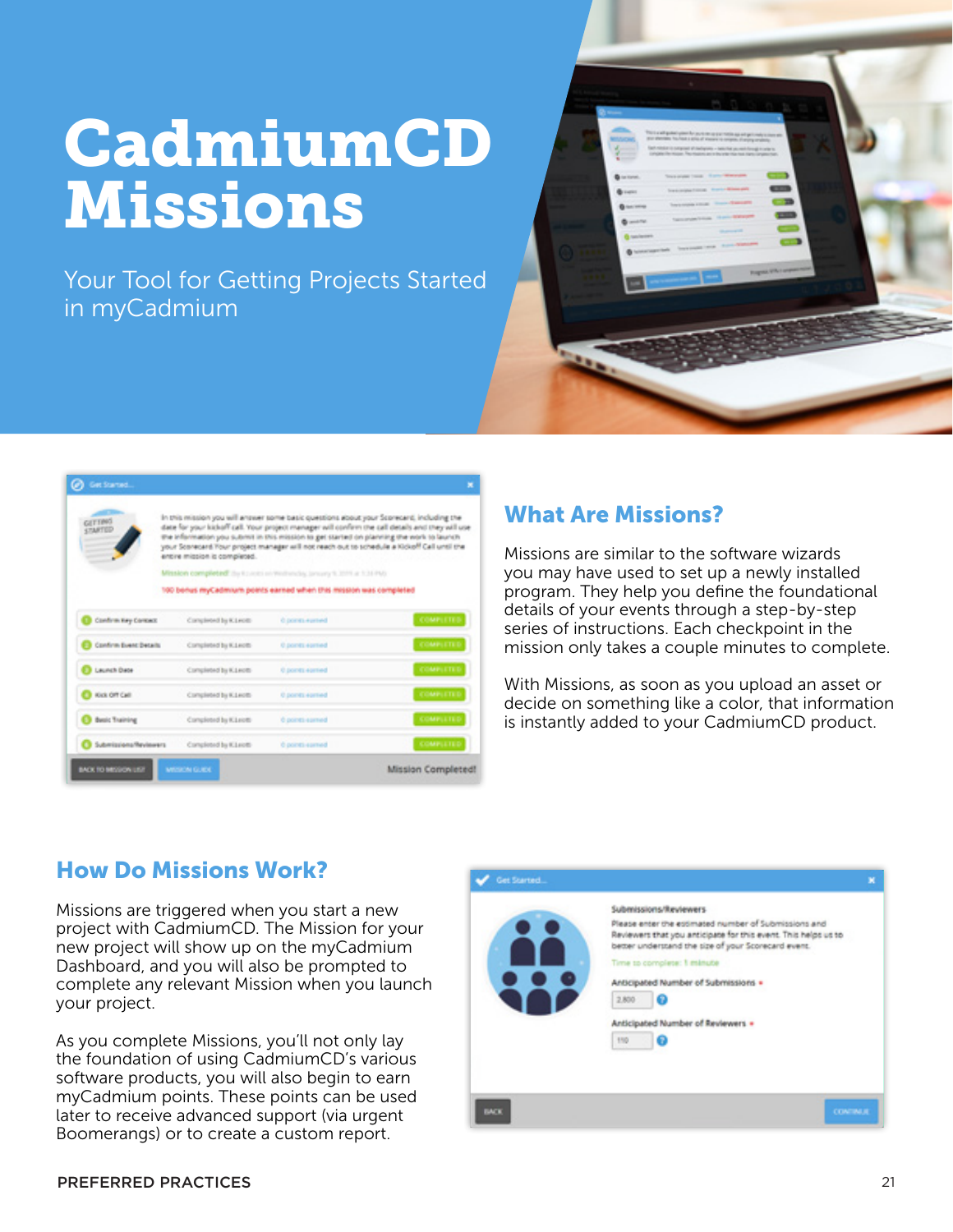## Why CadmiumCD Created Missions

Missions were created to improve user experience within CadmiumCD modules. The main goal was to deliver a better onboarding experience to all clients. Many additional benefits arose during development of this system.



### 1. Consistency & Clarity

When a user enters the system, we want them to know exactly what to do. Missions give users a checklist to follow. They make it 100% clear what needs to be done and in which order you should do it. In the past, a CadmiumCD project manager would walk users through set up. Missions make things make each set up exactly the same, and free up project managers time for much higher level discussion.



### 2. Process Control

We also wanted to empower users to make choices, control their event planning process, and feel that they have the tools and know-how to successfully use the software, no matter their experience level. The goal of software is to simplify tedious processes. Missions does exactly that. No more back and forth on email. Simply complete the checklist and your software requirements are in the system instantly!



### 3. Quicker Start Up Time

Another goal of software is to save users time. Missions boil down setting up CadmiumCD products into simple, bite-sized steps. Most missions only take a few minutes to complete. ACG's Conference Content Manager, Kris Leotti, was able to set up the basic details for an entire year of event apps in just a few hours.



www.cadmiumcd.com 410.638.9239

#### PREFERRED PRACTICES 22